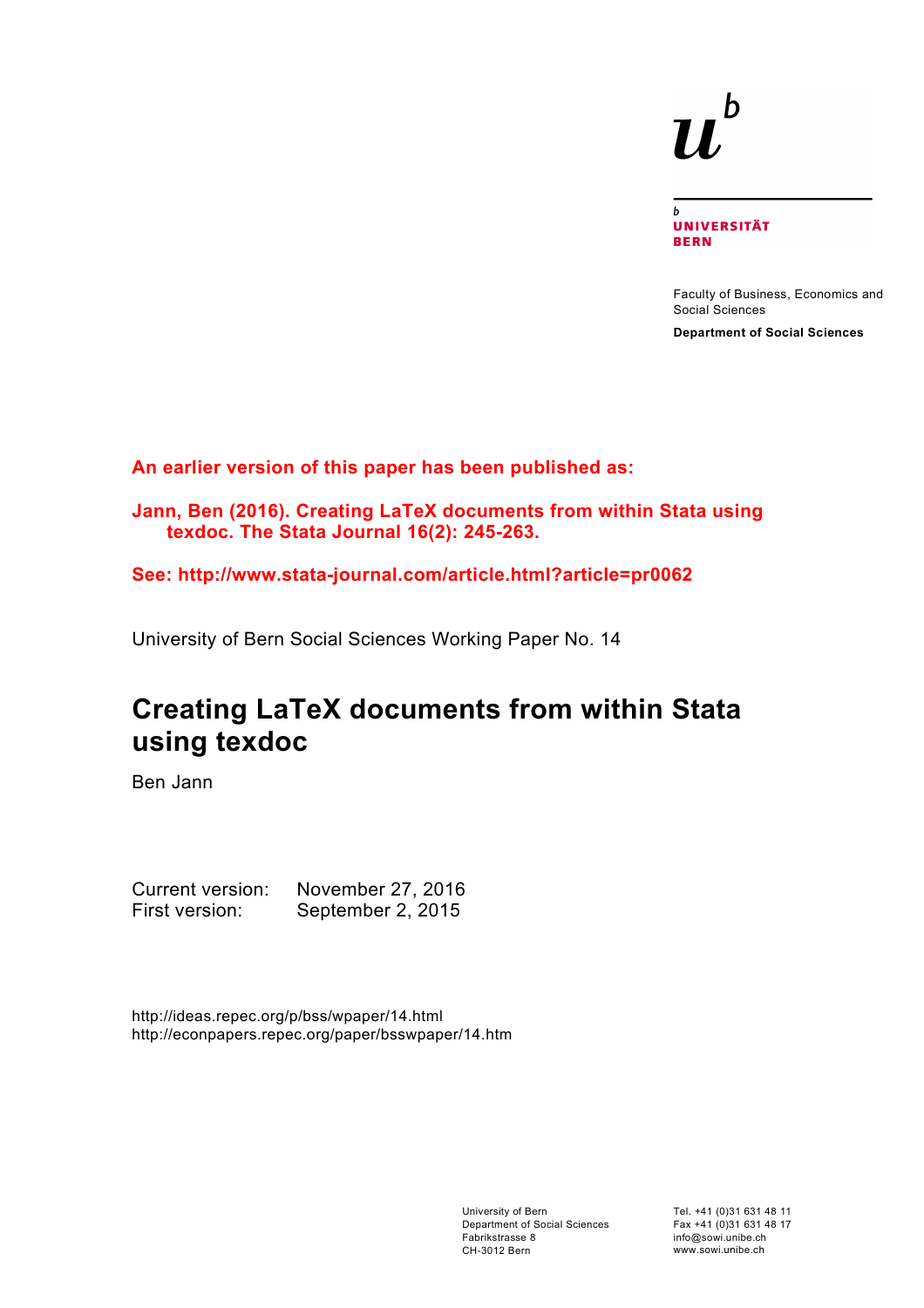# Creating LAT<sub>E</sub>X documents from within Stata using texdoc

Ben Jann Institute of Sociology, University of Bern <ben.jann@soz.unibe.ch>

November 27, 2016

#### Abstract

This paper discusses the use of texdoc for creating LATEX documents from within Stata. Specifically, texdoc provides a way to embed LATEX code directly in a do-file and to automate the integration of results from Stata in the final document. The command can be used, for example, to assemble automatic reports, write a Stata Journal article or a Stata Press book, prepare slides for classes, or put together solutions for homework assignments.

*Keywords:* Stata, texdoc, LATEX, weaving, Stata output, Stata log, reproducible research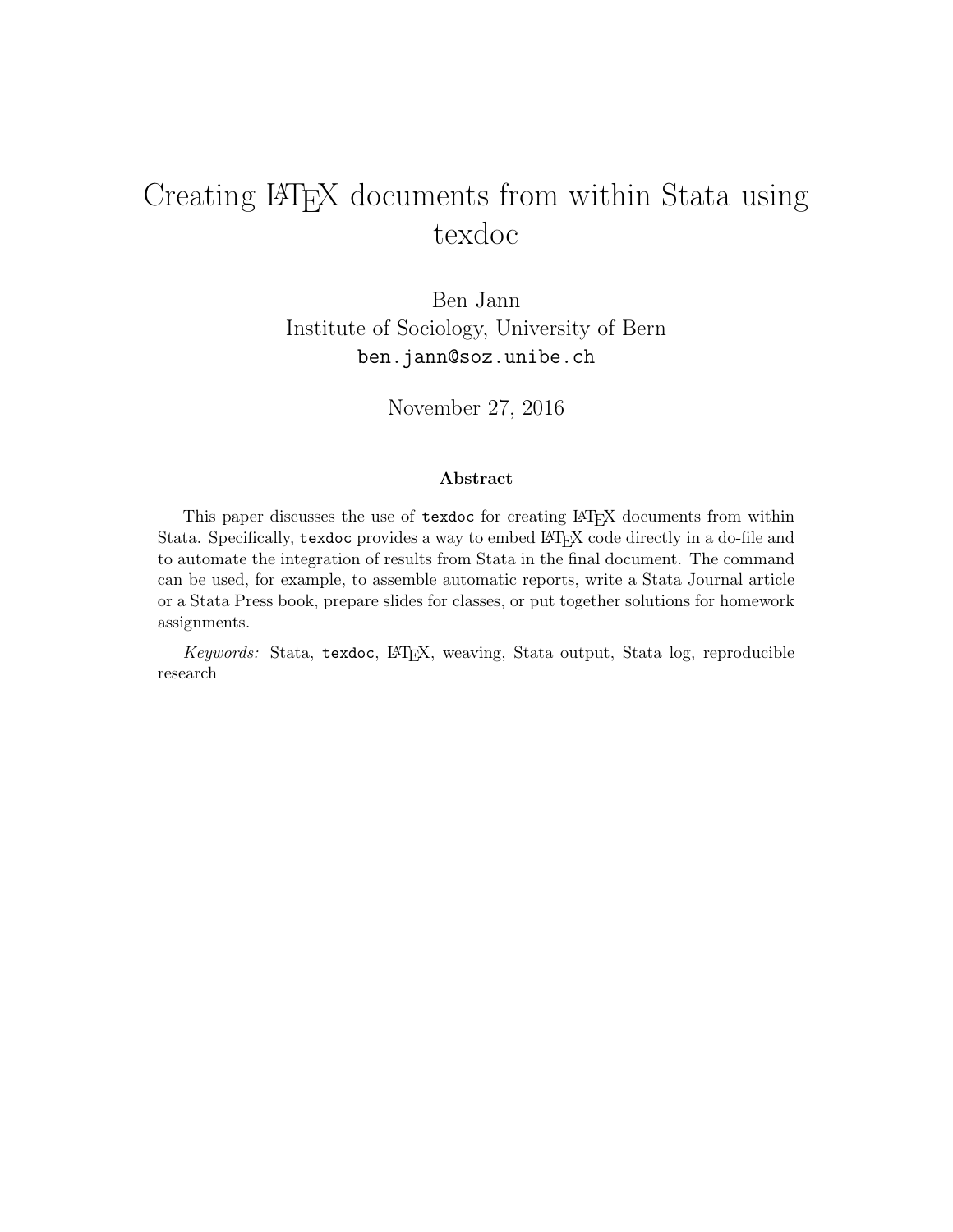# Contents

| $\mathbf 1$    |     | Introduction                                                                                                                                                                                                                   | 3              |
|----------------|-----|--------------------------------------------------------------------------------------------------------------------------------------------------------------------------------------------------------------------------------|----------------|
| $\overline{2}$ |     | Installation                                                                                                                                                                                                                   | 3              |
| 3              |     | The texdoc command                                                                                                                                                                                                             | $\overline{4}$ |
|                | 3.1 |                                                                                                                                                                                                                                | $\overline{4}$ |
|                | 3.2 |                                                                                                                                                                                                                                | $\overline{5}$ |
|                | 3.3 |                                                                                                                                                                                                                                | $\overline{6}$ |
|                | 3.4 |                                                                                                                                                                                                                                | $\overline{7}$ |
|                | 3.5 | Including graphs $\ldots \ldots \ldots \ldots \ldots \ldots \ldots \ldots \ldots \ldots \ldots$                                                                                                                                | 11             |
|                | 3.6 | Closing the L <sup>4</sup> T <sub>F</sub> X document and exiting the do-file $\ldots \ldots \ldots \ldots$                                                                                                                     | 13             |
|                | 3.7 | Stripping texdoc commands from a do-file $\ldots \ldots \ldots \ldots \ldots \ldots$                                                                                                                                           | 13             |
|                | 3.8 |                                                                                                                                                                                                                                | 13             |
| 4              |     | <b>Examples</b>                                                                                                                                                                                                                | 14             |
|                | 4.1 |                                                                                                                                                                                                                                | 14             |
|                | 4.2 | The logall option $\ldots \ldots \ldots \ldots \ldots \ldots \ldots \ldots \ldots \ldots \ldots$                                                                                                                               | 15             |
|                | 4.3 | Automatic initialization enterpresent resonance in the set of the set of the set of the set of the set of the set of the set of the set of the set of the set of the set of the set of the set of the set of the set of the se | 17             |
|                | 4.4 | Changing settings on the fly $\dots \dots \dots \dots \dots \dots \dots \dots \dots \dots \dots$                                                                                                                               | 18             |
|                | 4.5 |                                                                                                                                                                                                                                | 18             |
|                | 4.6 | The hardcode and custom options $\dots \dots \dots \dots \dots \dots \dots \dots \dots \dots$                                                                                                                                  | 19             |
|                | 4.7 | The nodo option $\ldots \ldots \ldots \ldots \ldots \ldots \ldots \ldots \ldots \ldots \ldots$                                                                                                                                 | 20             |
|                | 4.8 |                                                                                                                                                                                                                                | 21             |
|                | 4.9 |                                                                                                                                                                                                                                | 22             |
|                |     |                                                                                                                                                                                                                                | 23             |
| 5              |     | Workflow and limitations                                                                                                                                                                                                       | 25             |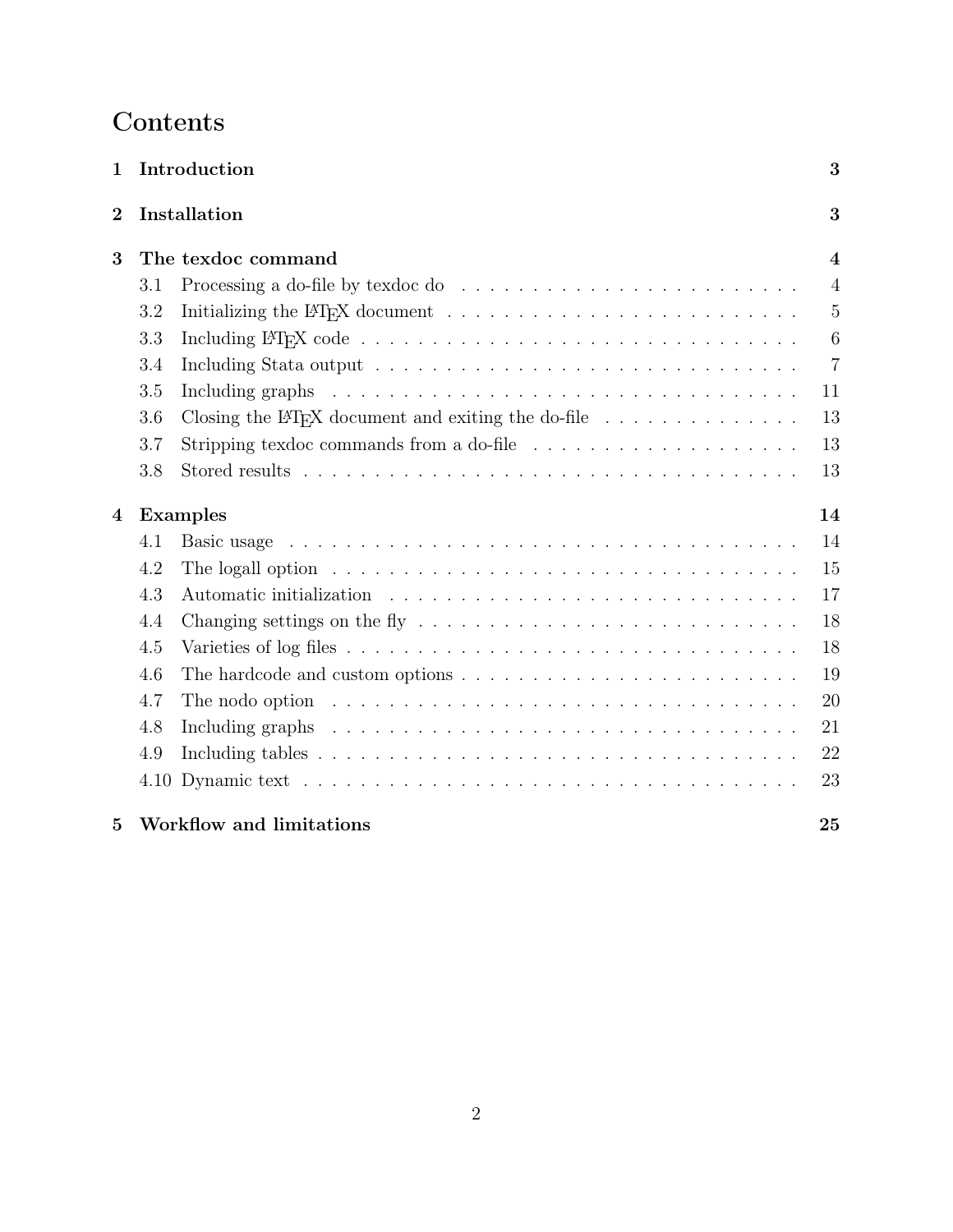## <span id="page-3-0"></span>1 Introduction

Stata Journal articles and Stata Press books commonly include facsimiles of Stata output. Likewise, Stata output may be part of class notes or presentations. Such inclusion of Stata output in a LATEX document is supported by the sjlatex package available from the Stata Journal website. For example, the **s**jlatex package provides a LAT<sub>EX</sub> style file containing relevant LAT<sub>E</sub>X commands (stata.sty) and a Stata command called sjlog to generate LAT<sub>E</sub>X formatted log files.

The tools provided by the sjlatex package are very helpful, but their usage can be tedious. To simplify their usage I put together the texdoc utility. texdoc automizes most of the relevant tasks. Specifically, texdoc allows maintaining a do-file that contains Stata commands as well as sections of LATEX code. The do-file can then be processed by texdoc to generate the LATEX source file including output from the Stata commands. The necessary log files and LAT<sub>E</sub>X snippets to integrate the Stata output in the final document are produced automatically.[1](#page-3-2)

Essentially, texdoc is a tool for weaving LAT<sub>EX</sub> code into a Stata do-file. It differs from other weaving approaches in that it does not rely on external software (on weaving for Stata see, e.g., [Rising, 2008\)](#page-26-0). Moreover, the use of texdoc is not limited to including facsimiles of Stata output in a LATEX document. It may be of general use for producing dynamic LATEX documents that combine text sections and results from statistical analysis.

Below I will discuss the features of texdoc and provide examples of its usage. Further examples can also be found at <http://repec.sowi.unibe.ch/stata/texdoc>.

## <span id="page-3-1"></span>2 Installation

To install the texdoc package on your system, type:

. ssc install texdoc

To be able to compile a LATEX document containing Stata output you need to copy the Stata LATEX files to your system and include \usepackage{stata} in the preamble of your LATEX document. To obtain the Stata LATEX files, first type

. net install sjlatex, from(http://www.stata-journal.com/production)

<span id="page-3-2"></span><sup>&</sup>lt;sup>1</sup>The texdoc command was first released in the SSC Archive in 2009. This article describes a heavily revised and expanded version of the command. The most important addition, in my opinion, is the nodo option that allows working on the text without having to rerun the Stata commands. Due to this option and a number of other additions and improvements the new version of texdoc is much better suited for managing larger projects (such as a book manuscript) than the old version. Furthermore, apart from some extensions related to the inclusion of Stata output (e.g., output only or commands only), much effort has been put into improving the robustness of texdoc (for example, comments and line breaks are now fully supported and commands such as cd or clear all no longer cause problems).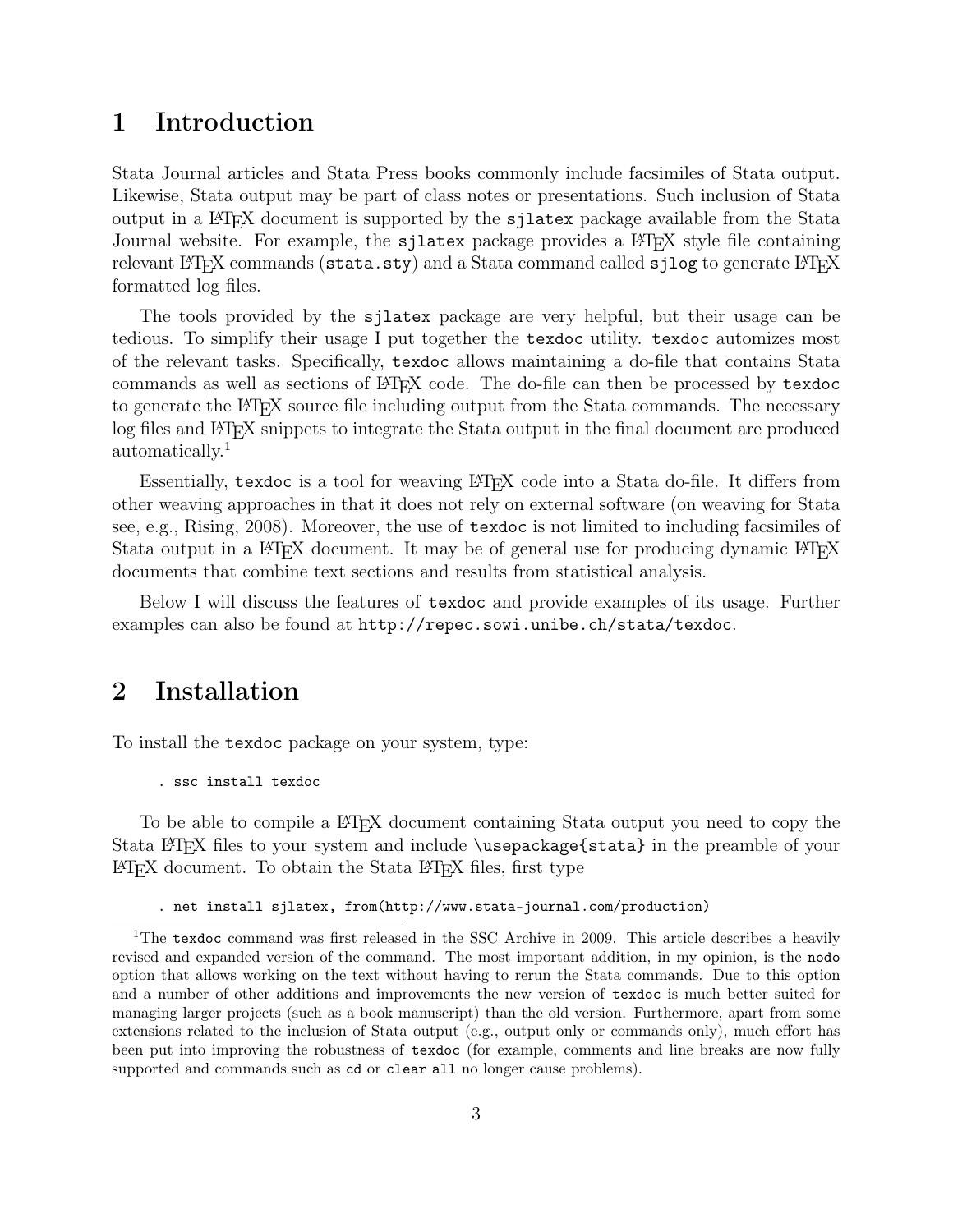to install the sjlatex package. After that, use command sjlatex install to download the Stata LATEX files; see help sjlatex. You may keep the files in the working directory of your LATEX document or, alternatively, copy the files to the search tree of your LATEX installation (consult the documentation of your LATEX installation for information on the search tree).

### <span id="page-4-0"></span>3 The texdoc command

#### <span id="page-4-1"></span>3.1 Processing a do-file by texdoc do

The basic procedure is to write a do-file including Stata commands and sections of LATEX code and then process the do-file by command texdoc do. The command will create the LATEX source file, possibly including sections of Stata output, which can then be processed by a LAT<sub>E</sub>X compiler to produce the final document. The syntax of texdoc do is

 $\texttt{texdc} \texttt{ do } \textit{filename } \textcolor{red}{\big[\textit{arguments}\big]} \textcolor{black}{\big[\textcolor{red}{, \textit{ options}}\big]}$ 

where *filename* is the name of the do-file to be processed (as usual, include the file name in double quotes if it contains spaces) and *arguments* are optional arguments passed through to the do-file (as local macros 1, 2, 3, and so on; see [R] do). *options* are as follows.

- [no]init<sup>[(docname)]</sup> specifies whether and how to initialize the L<sup>AT</sup>EX document. If the processed do-file contains a command to initialize the LATEX document (i.e. if the do-file contains texdoc init *docname*; see section [3.2\)](#page-5-0) or if the LAT<sub>EX</sub> document is already open (e.g. in a nested application of texdoc do), the default for texdoc do is not to initialize the LATEX document. Otherwise,  $t$ exdoc do will automatically initialize the LATEX document in the folder of the do-file using *basename*.tex as name for the L<sup>A</sup>T<sub>E</sub>X document, where *basename* is the name of the do-file without suffix. Use the init option to override these defaults: noinit will deactivate automatic initialization; init will enforce automatic initialization; init(*docname*) will enforce initialization using *docname* as name for the LATEX document (*docname* may include an absolute or relative path; the base folder is the current working directory or the folder of the do-file, depending on whether option cd is specified; default suffix ".tex" will be added to *docname* if no suffix is specified).
- *init options* are options to be passed through to texdoc init. See section [3.2](#page-5-0) for details on available options.
- nostop allows continuing execution even if an error occurs. Use the nostop option if you want to make sure that texdoc do runs the do-file all the way to the end even if some of the commands return error. Usage of this option is not recommended. Use the nostop option with texdoc stlog using if you want to log output from a command that returns error (see section [3.4\)](#page-7-0).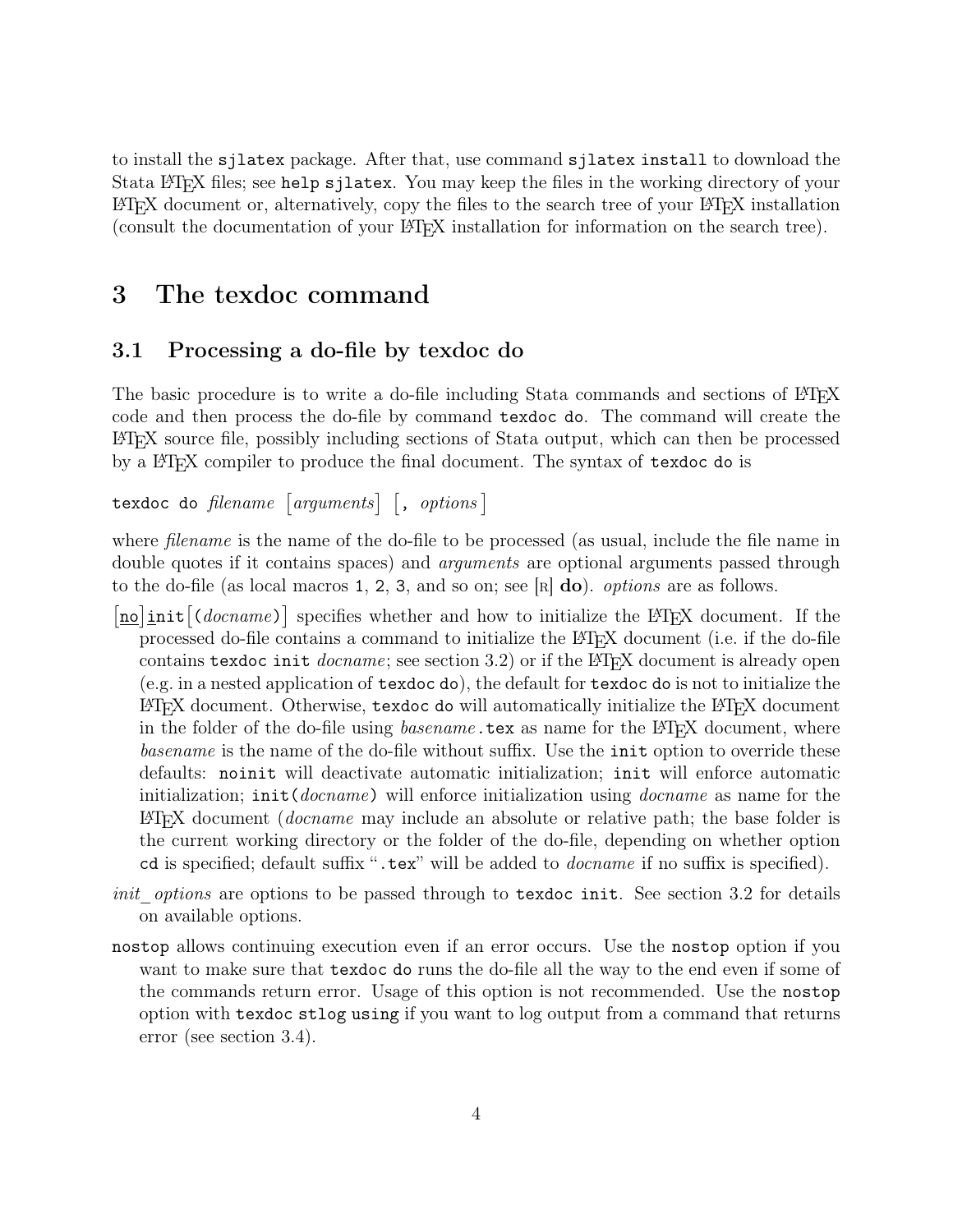cd changes the working directory to the directory of the specified do-file for processing the do-file and to restores the current working directory after termination. The default is not to change the working directory.

texdoc do can be nested. That is, texdoc do can be applied in a do-file that is processed by texdoc do. Options specified with a nested call to texdoc do will only be applied to the nested do-file. This is also true for applications of texdoc init or texdoc close within the nested do-file: After terminating a nested do-file all preexisting texdoc settings will be restored. For example, if you use the  $init()$  option or texdoc init to change the  $\mathbb{P}T\mathbb{F}X$ document in the nested do-file, texdoc closes the new LATEX document and switches back to the previous one when exiting the nested do-file (similarly, if you use texdoc close in the nested do-file, the LAT<sub>E</sub>X document will be reopened after termination).

#### <span id="page-5-0"></span>3.2 Initializing the LAT<sub>E</sub>X document

Within a do-file, use texdoc init to initialize the LAT<sub>EX</sub> document (if the do-file does not contain a texdoc init command to initialize the LATEX document, texdoc do will automatically call texdoc init; see the the init() option in section [3.1](#page-4-1) above). The syntax of texdoc init is

 $\texttt{texdc} \parallel \texttt{ion} \texttt{if} \texttt{[} \textit{do} \texttt{c} \textit{name} \texttt{] [}, \textit{init\_ options} \texttt{]}.$ 

where *docname* is the name of the LAT<sub>EX</sub> target file, possibly including a path. You may also apply texdoc init without *docname* in later parts of the do-file to change settings. *init\_options* are as follows.

replace allows overwriting an existing LATEX file.

append appends results to an existing LATEX file.

- force causes texdoc init to initialize the LATEX document even though texdoc do is not running. By default texdoc init has no effect if typed in Stata's command window or if included in a do-file that is not processed by texdoc do. Specify force to enforce initialization in these cases. The LAT<sub>E</sub>X document will remain active until you type texdoc close. Note that texdoc has only limited functionality if texdoc do is not running (for example, /\*tex tex\*/ blocks and // texdoc exit will be ignored and some of the options of texdoc stlog will not work). Specifying force is not recommended.
- [no]logall specifies whether to include the output of all Stata commands in the LATEX document. The default is nologall, that is, to include only the output selected by texdoc stlog (see section [3.4\)](#page-7-0). Specify logall if you want to log all output. When logall is specified, texdoc do will insert appropriate texdoc stlog and texdoc stlog close commands automatically at each /\*tex tex\*/ or /\*\*\* \*\*\*/ block or texdoc command (but not at texdoc stlog oom and texdoc stlog cnp). Empty lines (or lines that only contain white space) at the beginning and end of each command section will be skipped.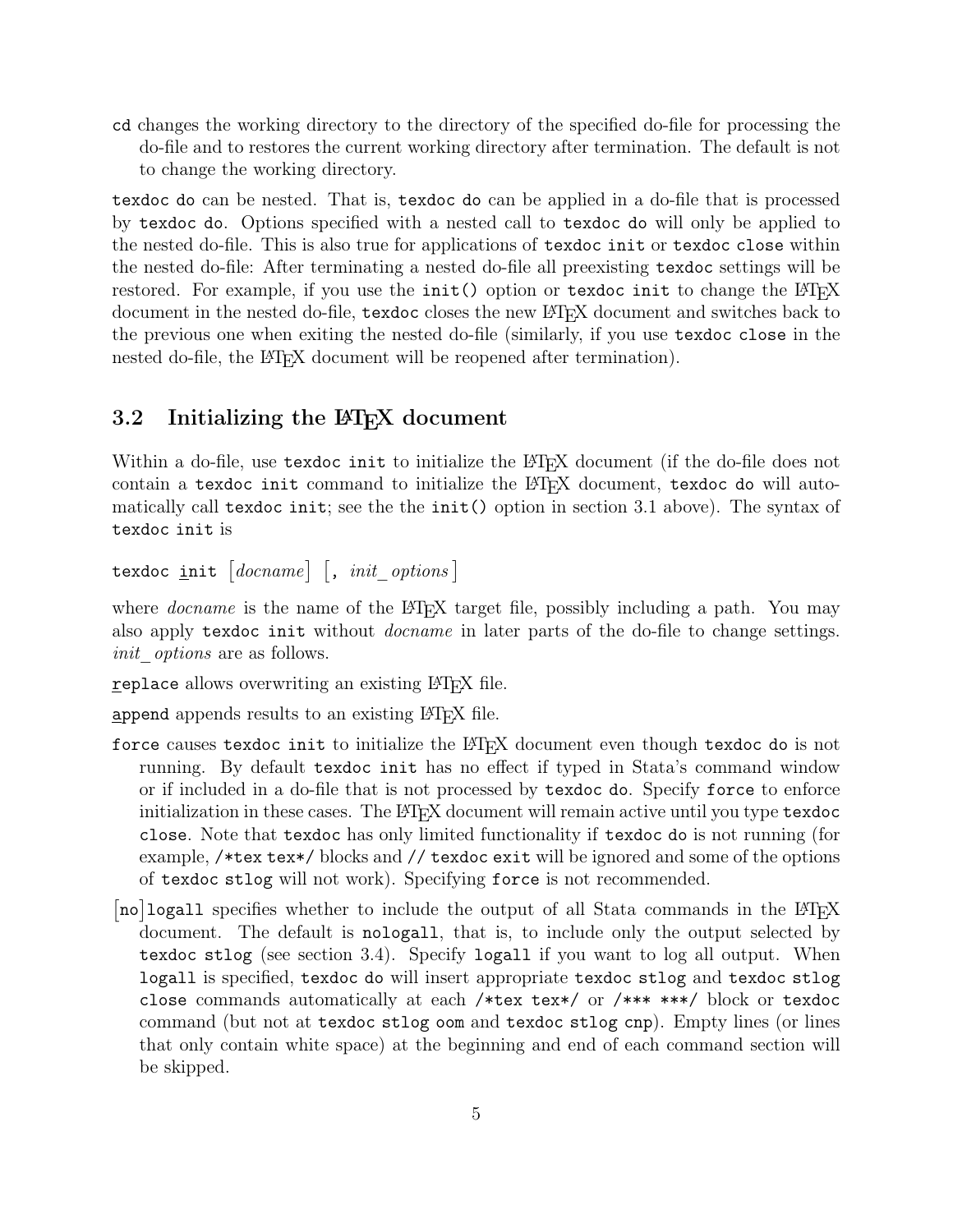- *stlog\_options* are options to set the default behavior of texdoc stlog. See section [3.4](#page-7-0) for details.
- gropts(*graph\_options*) specifies default options to be passed through to texdoc graph. See section [3.5](#page-11-0) for details. Updating gropts() in repeated calls to texdoc init will replace the option as a whole.
- [no]logdir<sup>[(path)]</sup> specifies where to store the Stata output log files. The default is nologdir, in which case the log files are stored in the same directory as the  $\angle$ FIFX document, using the name of the LATEX document as a prefix for the names of the log files; also see the prefix() option below. Option logdir without argument causes the log files to be stored in a subdirectory with the name of the LAT<sub>EX</sub> document. Option logdir(*path*) causes the log files to be stored in subdirectory *path*, where *path* is a relative path starting from the folder of the L<sup>AT</sup>EX document.
- grdir(*path*) specifies an alternative subdirectory to be used by texdoc graph for storing the graph files, where *path* is a relative path starting from the folder of the LATEX document. The default is to store the graphs in the same directory as the log files.
- $\sqrt{\frac{no}{prefix}(\text{prefix})}$  specifies a prefix for the automatic names that will be used for the Stata output log files and graphs. The names are constructed as "*prefix#*", where  $#$ is a counter (1, 2, 3, etc.). Option noprefix omits the prefix; option prefix without argument causes "*basename*\_" to be used as prefix, where *basename* is the name of the  $\Delta E$ FFX document (without path); option  $\text{prefix}(prefix)$  causes *prefix* to be used as prefix. The default prefix is empty if logdir or logdir(*path*) is specified; otherwise the default prefix is equal to "*basename*\_" (note that reinitializing logdir may reset the prefix). The prefix will be ignored if a custom *name* is provided when calling texdoc stlog (see section [3.4\)](#page-7-0). The suffix of the physical log files on disk is always ".log.tex".
- [no]stpath<sup>[(path)]</sup> specifies how the path used in the \input{} statements to include the Stata output log files in the LATEX document is to be constructed (strath() has no effect on where the log files are stored in the file system). If stpath is specified without argument, then the path of the LAT<sub>EX</sub> document (to be precise, the path specified in *docname* when initializing the LAT<sub>EX</sub> document) is added to the include-path for the log files. Alternatively, specify stpath(*path*) to add a custom path. The default is nostpath. Specifying stpath() might be necessary if the  $\mathbb{F}$ F<sub>EX</sub> document is itself an input to a master LATEX file somewhere else in the file system.

#### <span id="page-6-0"></span>3.3 Including LAT<sub>EX</sub> code

After initializing the LAT<sub>E</sub>X document, use

/\*tex *text* tex\*/

to include a section of  $\text{BTEX}$  code. *text* can contain any text, including multiple lines and paragraphs. The opening tag of a LATEX section, /\*tex, must be at the beginning of a line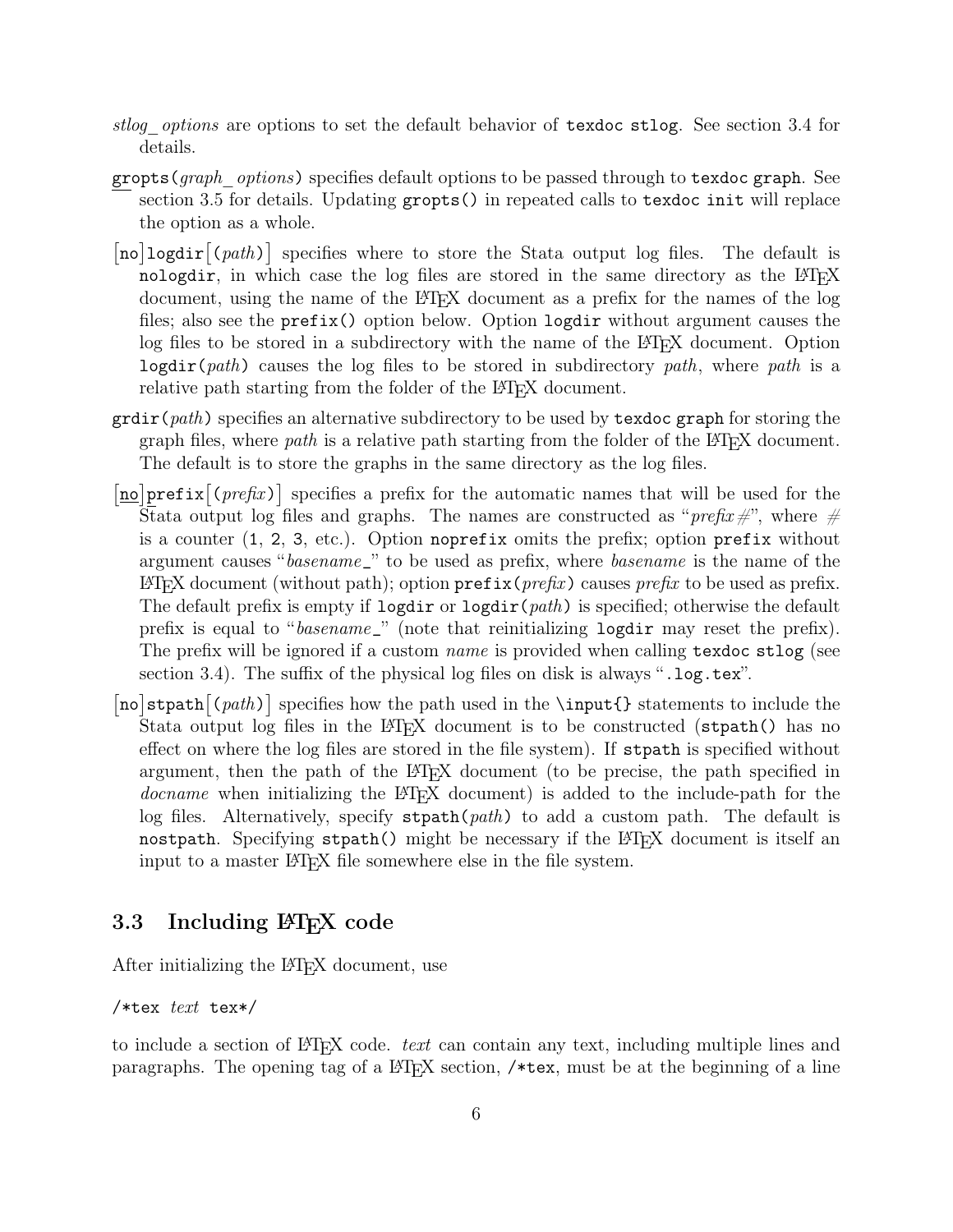(possibly preceded by white space) and must be followed by at least one blank or a line break; the closing tag, tex\*/, must be at the end of a line (possibly followed by white space) and must be preceded by at least one blank or a line break. As a synonym, for easier typing, you may also use

```
/*** text ***/
```
but note that the two forms may not be mixed (that is, a LAT<sub>EX</sub> section starting with  $/*$ must be closed by tex\*/; a section starting with /\*\*\* must be closed by \*\*\*/). The provided text will be passed through to the LAT<sub>EX</sub> target file as is, that is, without expanding Stata macros (although see section [4.10\)](#page-23-0). However, you can use command texdoc substitute to define a set of substitutions that will be applied to the text. The syntax of texdoc substitute is:

```
\texttt{text} corresponding to the set of \texttt{from } to \dots] [, add ]
```
The substitutions defined by texdoc substitute will be applied to all subsequent /\*tex tex\*/ or /\*\*\* \*\*\*/ blocks until a new set of substitutions is defined or until the substitutions are turned off by calling texdoc substitute without arguments. To extend an existing set of substitution definitions, specify texdoc substitute with the add option.

A single line of LATEX code can also be written to the document using

#### texdoc write *textline*

Stata macros in *textline* will be expanded before writing the line to the LAT<sub>EX</sub> target file. texdoc write adds a new-line character at the end of the line. If you want to omit the new-line character, you can type texdoc \_write. Furthermore, to copy the contents of an external file to the LAT<sub>EX</sub> document, use

```
texdoc <u>a</u>ppend filename [, substitute(from to [from to ...])]
```
where *filename* is the name (and path) of the file to be added. The contents of *filename* will be copied into the LATEX document as is, at the position where texdoc append is specified. If substitute() is specified, all occurrences of *from* will be replaced by *to*. Include *from* and *to* in double quotes if they contain spaces. For example, to replace "**@title**" by "My Title" and "@author" by "My Name", you could type substitute(@title "My Title" @author "My Name").

#### <span id="page-7-0"></span>3.4 Including Stata output

The texdoc stlog command creates a section in the LATEX document containing Stata output. The stata LAT<sub>E</sub>X package providing the stlog environment is required to display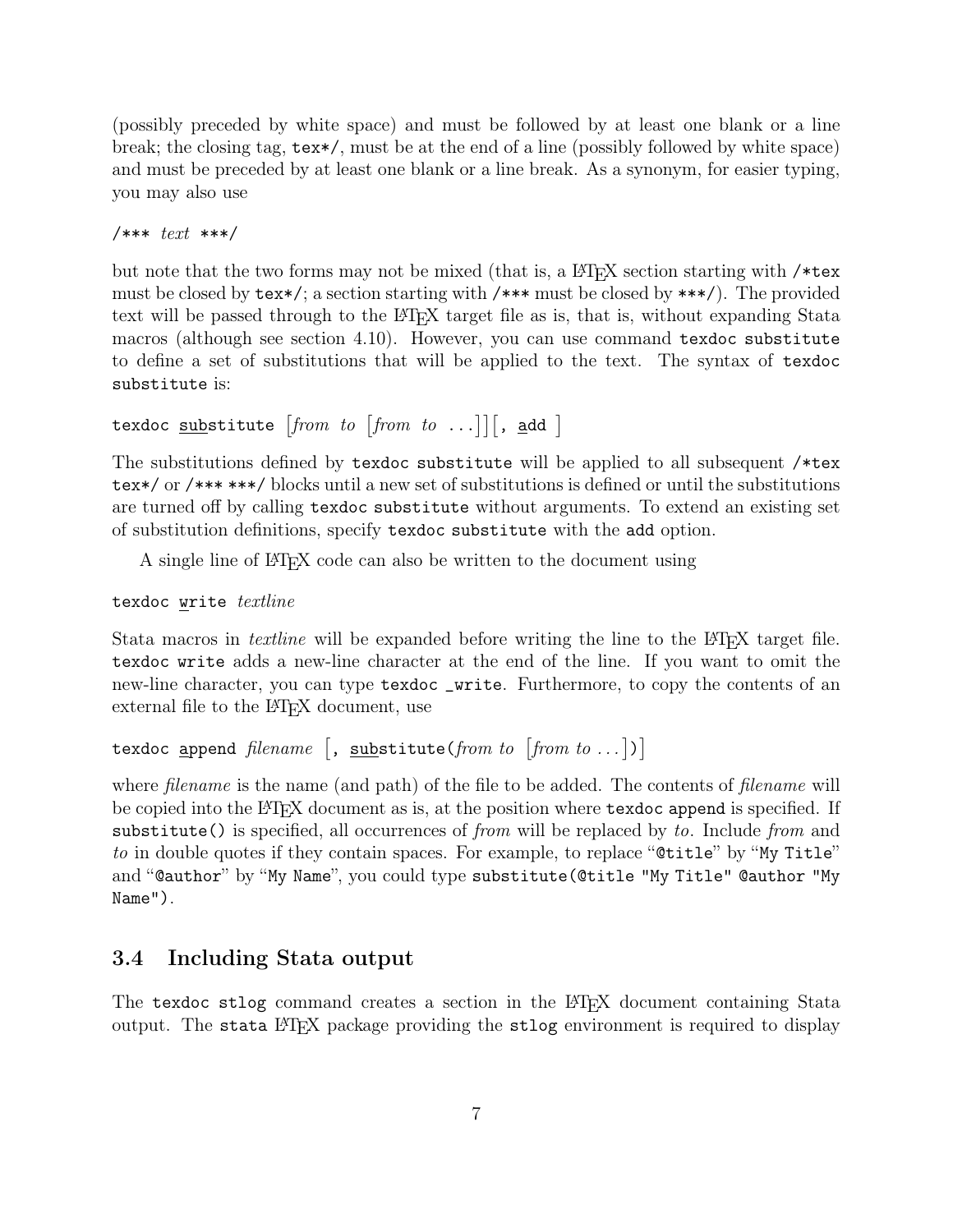the output (that is,  $\text{user}$  should be included in the preamble of the LATEX document). The syntax to include a Stata output log is

texdoc stlog  $[name]$   $[$ ,  $stlog\_options]$ *commands* ... texdoc stlog close

where texdoc stlog opens the log, *commands* are the Stata commands to be logged, and texdoc stlog close closes the log. *name* is the name to be used for the log file (possibly including a relative path). If *name* is omitted, an automatic name is generated (see the prefix() option in section [3.2](#page-5-0) for details). Alternatively, you may type

```
texdoc stlog [name] using dofile [, stlog_options]
```
where *dofile* is the name (and path) of an external do-file that contains the Stata commands to be logged. Furthermore, to include just the output of a single command (without input), you can type

```
texdoc stlog [name] [, stlog\_options]: command
```
(note that texdoc stlog close is not needed after the using-form or the colon-form of texdoc stlog). *stlog\_options* are as follows.

- linesize( $\#$ ) sets the line width (number of characters) to be used in the output log.  $\#$ must be an integer between between 40 and 255. The default is to use the current set linesize setting; see [R] log.
- [no]do specifies whether to run the Stata commands. The default is do, that is, to run the commands. Type nodo to skip the commands and not write a new log file. nodo is useful if the Stata commands have been run before and did not change. For example, specify nodo if the Stata output is complete and you want to work on the text without having to re-run the Stata commands. Be aware that the automatic names of Stata output sections change if the order of Stata output sections changes. That is, nodo should only be used as long as the order did not change or if a fixed name was assigned to the Stata output section. An exception is if nodo is used together with the cmdlog option (see below). In this case the log file will always be recreated (as running the commands is not necessary to recreate the log file).
- $\left[\text{no}\right]$  log specifies whether the Stata output is to be logged and included in the LATEX document. The default is log, that is, to log and include the Stata output. If you type nolog, the commands will be run without logging. nolog does not appear to be particularly useful as you could simply include the corresponding Stata commands in the do-file without using texdoc stlog. However, nolog may be helpful in combination with the nodo option. It provides a way to include unlogged commands in the do-file that will not be executed if nodo is specified.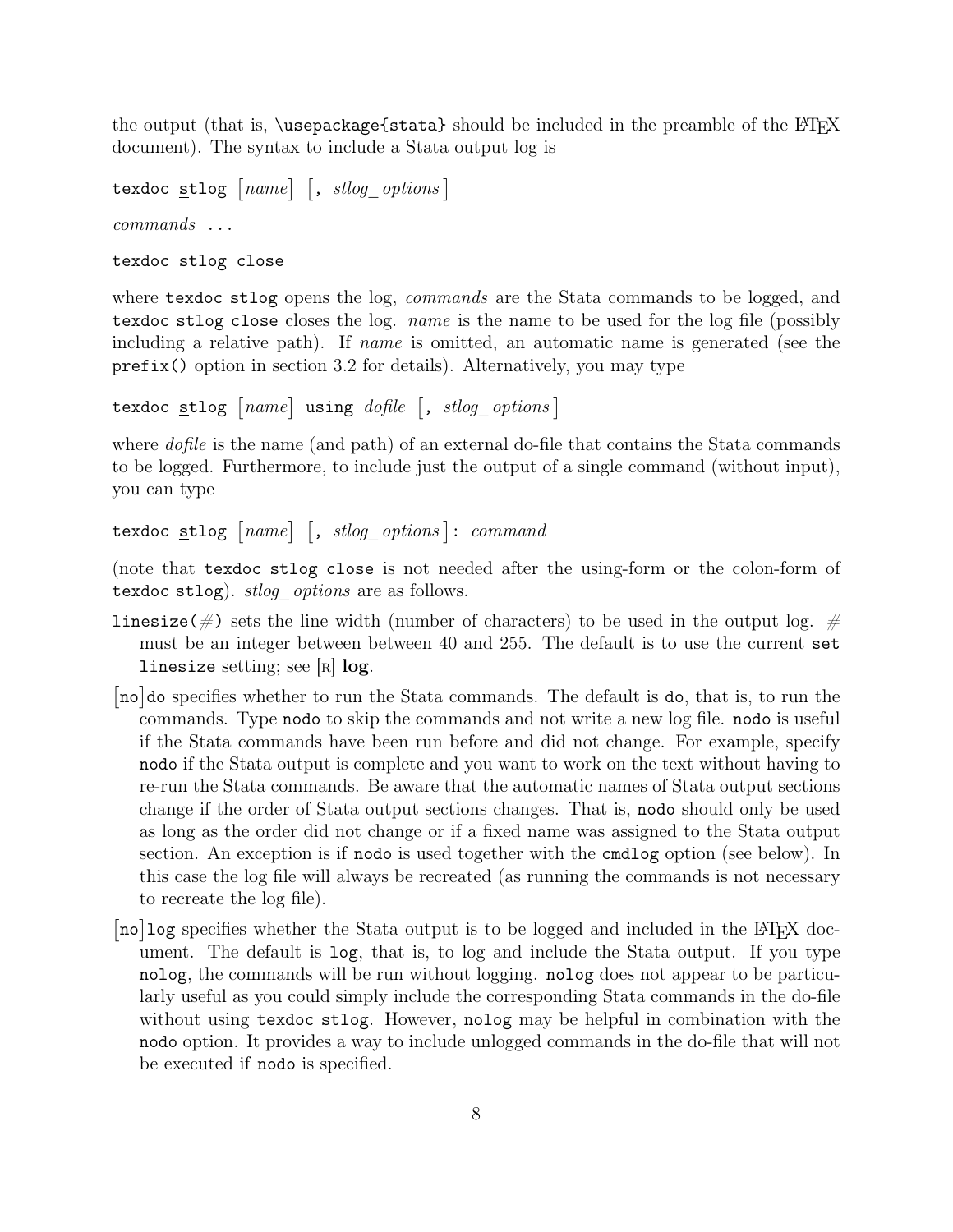- [no] cmdlog specifies whether to print a plain copy of the commands instead of using a Stata output log. The default is nocmdlog, that is, to include a Stata output log. If you type cmdlog then only a copy of the commands without output will be included (note that the commands will still be executed; add the nodo option if you want to skip running the commands). cmdlog is similar to nooutput. A difference is that nooutput prints ". " at the beginning of each command whereas cmdlog displays a plain copy of the commands. Furthermore, cmdlog can be combined with nodo to include a copy of the commands without executing the commands. cmdlog is not allowed with the colon-form of texdoc stlog.
- [no]verbatim specifies whether the command log will be processed by sjlog. This is only relevant if cmdlog has been specified. The default is noverbatim, that is, to processes the command log by sjlog and use the stlog environment in LATEX to display the output. If you type verbatim, then sjlog will be skipped and the stverbatim environment will be used. Unless hardcode is specified (see below), the log file will be included in the  $\mathbb{P}T_FX$ document using command \verbatiminput{}, which requires \usepackage{verbatim} in the preamble of the LAT<sub>EX</sub> document.
- [no] output specifies whether to suppress command output in the log. The default is output, that is, to display the output. If nooutput is specified, set output inform is applied before running the commands and, after closing the log, set output proc is applied to turn output back on (see [P] quietly). nooutput has no effect if cmdlog is specified. Furthermore, nooutput has no effect if specified with the using-form or the colon-form of texdoc stlog.
- [no]matastrip specifies whether to strip Mata opening and ending commands from the Stata output. The default is nomatastrip, that is, to retain the Mata opening and ending commands. If you type matastrip, the "mata" or "mata:" command invoking Mata and the subsequent "end" command exiting Mata will be removed from the log. matastrip only has an effect if the Mata opening command is the first command in the output section.
- [no] cmdstrip specifies whether to strip command lines (input) from the Stata output. The default is nocmdstrip, that is, to retain the command lines. Specify cmdstrip to delete the command lines. Specifically, all lines starting with ". " (or ": " in Mata) and subsequent lines starting with "> " will be removed. cmdstrip has no effect if cmdlog is specified.
- [no] lbstrip specifies whether to strip line break comments from command lines in the Stata output. The default is nolbstrip, that is, not to strip the line break comments. Specify **lbstrip** to delete the line break comments. Specifically, " $//...$ " at the end of lines staring with ". " or of subsequent lines starting with "> " will be removed.
- [no]gtstrip specifies whether to strip continuation symbols from command lines in the Stata output. The default is nogtstrip, that is, not to strip the continuation symbols. Specify gtstrip to delete the continuation symbols. Specifically, ">" at the beginning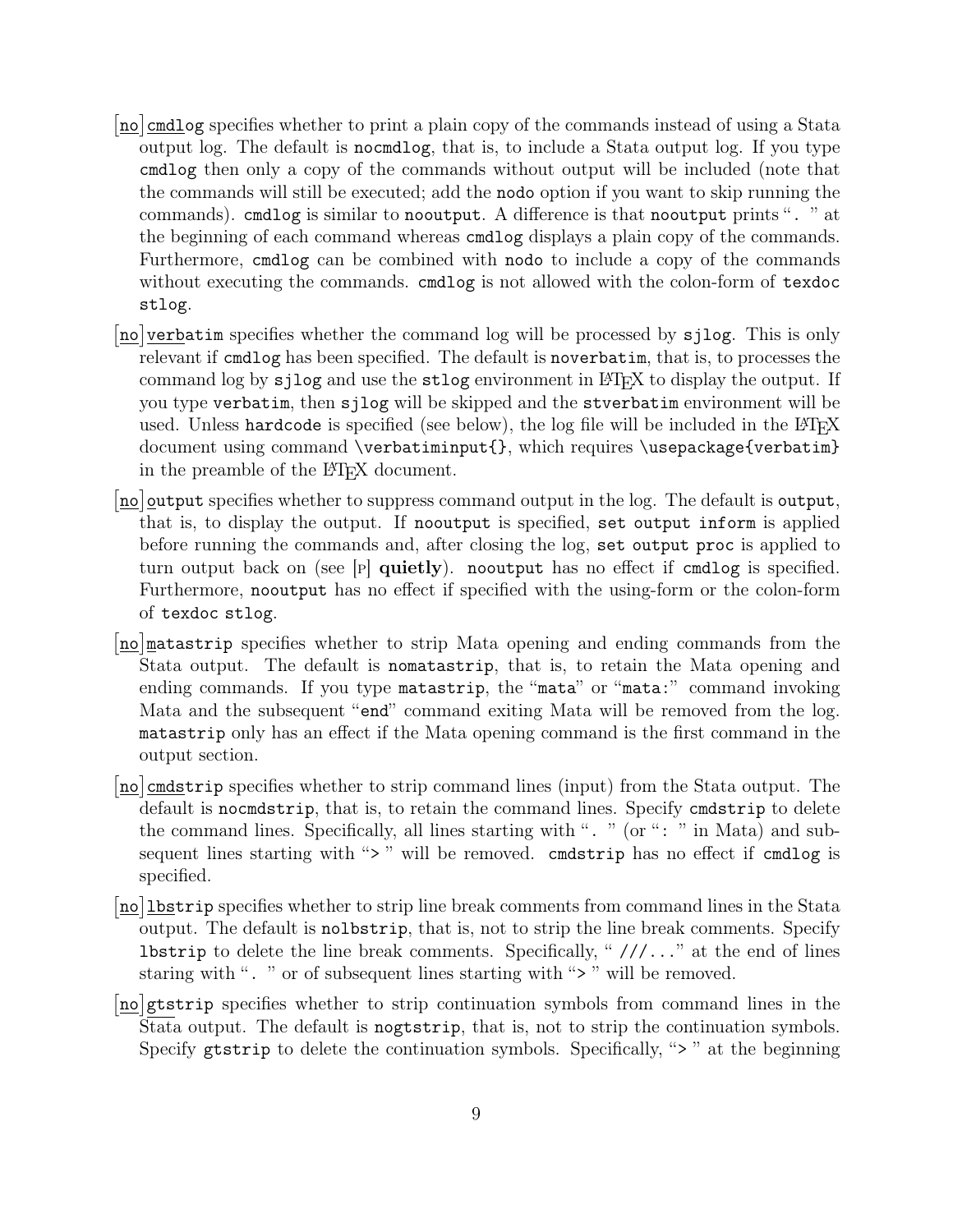of command lines that were broken by a line break comment will be replaced by white space.

- [no]1trim specifies whether to remove indentation of commands (that is, whether to remove white space on the left of commands) before running the commands and creating the log. The default is ltrim, that is, to remove indentation. The amount of white space to be removed is determined by the minimum indentation in the block of commands. ltrim has no effect on commands called from an external do-file by texdoc stlog using.
- alert(*strlist*) adds the \alert{} command to all occurrences of the specified strings, where *strlist* is

 $string \sim$   $[string \ldots]$ 

Enclose *string* in double quotes if it contains blanks; use compound double quotes if it contains double quotes.

tag(*matchlist*) applies custom tags to all occurrences of the specified strings, where *matchlist* is

```
strlist = begin \text{ } end \text{ } [strlist = begin \text{ } end \text{ } ...]
```
and *strlist* is

```
string \sim [string \dots]
```
*strlist* specifies the strings to be tagged, *begin* specifies the start tag, *end* specifies the end tag. Enclose an element in double quotes if it contains blanks; use compound double quotes if the element contains double quotes.

- [no] hardcode specifies whether the Stata output is physically copied into the LHEX document. The default is nohardcode, that is, to include a link to the log file using an  $\infty$  statement in the LATEX document. If hardcode is specified, the log file will be copied directly into the LATEX document.
- [no] keep specifies whether the external log file will be kept. This is only relevant if hardcode has been specified. The default is keep, that is, to keep the log file so that nodo can be applied later on. Type nokeep if you want to erase the external log file.
- [no] custom specifies whether to use custom code to include the log file in the LATEX document. The default is nocustom, that is, to use standard code to include the log. Specify custom if you want to skip the standard code and take care of including the log yourself. custom implies nohardcode.
- [no] certify specifies whether to compare the current results to the previous version of the log file (if a previous version exists). The default is nocertify. Specify certify if you want to confirm that the output did not change. In case of a difference, texdoc will stop execution and display an error message. certify has no effect if nolog or cmdlog is specified.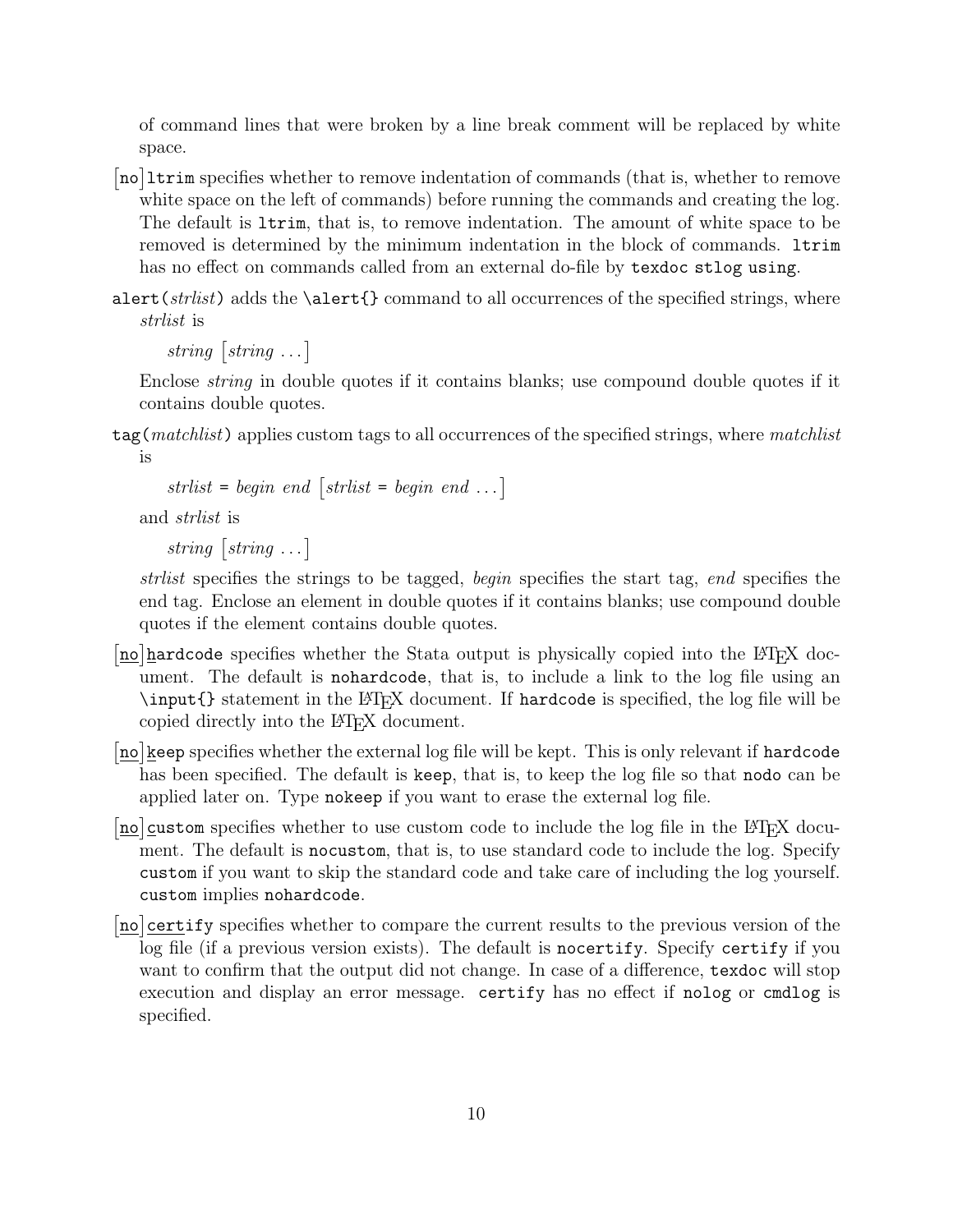nostop allows continuing execution even if an error occurs. Use the nostop option if you want to log output from a command that returns error. The nostop option is only allowed with texdoc stlog using.

Furthermore, among the commands to be logged, you may use

#### texdoc stlog oom *command*

to suppress the output of a specific command and include an "output omitted" message in the log (using the  $\text{comm}$  command from the stata LAT<sub>EX</sub> package),

#### texdoc stlog quietly *command*

to suppress the output of a command without inserting an "output omitted" message, and

#### texdoc stlog cnp

to insert a "continued on the next page" message and a page break (using the \cnp command).

Within or after a Stata output section, you can use the texdoc local command to define local macros that will be backed up on disk. This is useful if you want include specific results in your text and want to ensure that the results will be available in later runs when suppressing the Stata commands using the nodo option. The syntax of texdoc local is

texdoc local *name definition*

where possible definitions are as for the Stata's regular  $local$  command; see  $|P|$  macro. The locals will be backed up in a library that has the same name as the Stata output section (using file suffix ".stloc"). Each output section has its own library, so that the names of the locals can be reused between sections.

The defined locals will be expanded in subsequent /\*tex tex\*/ or /\*\*\* \*\*\*/ blocks up until the next texdoc stlog command. Alternatively, you can write the locals to your document using webdoc write. See the example in section [4.10](#page-23-0) below.

#### <span id="page-11-0"></span>3.5 Including graphs

texdoc graph can be used to export the current graph and include appropriate code in the LATEX document to display the graph. texdoc graph can be specified within a texdoc stlog section or directly after texdoc stlog close. If texdoc graph is specified within a texdoc stlog section, the graph is included in the LAT<sub>EX</sub> document before the Stata output; if texdoc graph is specified after texdoc stlog close, the graph is included after the Stata output. Furthermore, if texdoc graph is used outside a texdoc stlog section while logall is on, the graph will be placed at the position in the output where the texdoc graph command occurs. In general, if nodo is on, no graph will be exported and only the include-code will be written to the LAT<sub>EX</sub> document. The syntax of texdoc graph is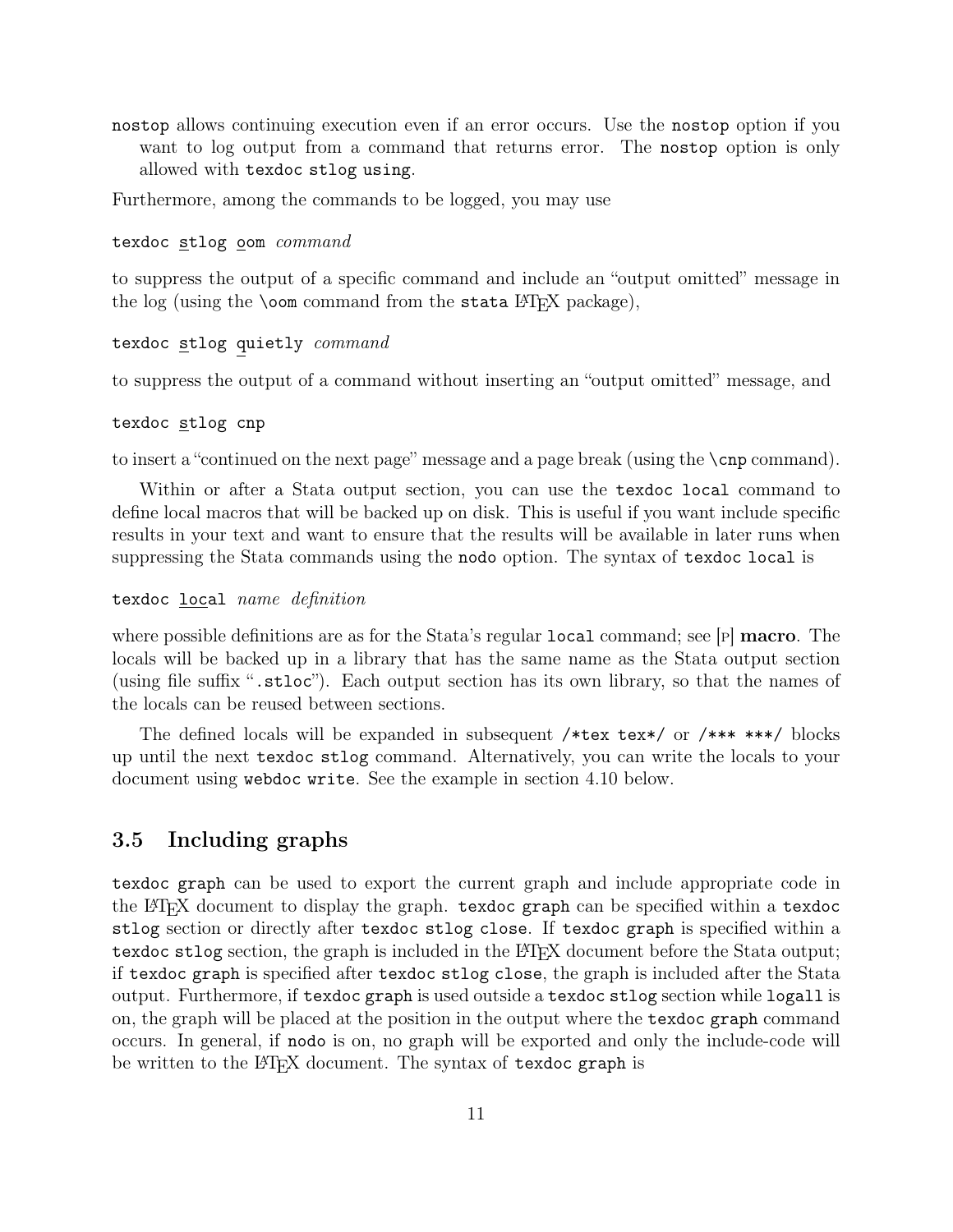texdoc graph  $[name]$   $[,$   $graph\_options$ 

where *name* specifies the name to be used for the graph. If *name* is omitted, the name of the texdoc stlog section is used to name the graph (possibly suffixed by a counter if the texdoc stlog section contains more than one texdoc graph command). *graph\_options* are as follows.

- as (*fileformats*) sets the output format(s). The default is as (pdf). See [G] graph export for available formats. Multiple formats may be specified as in, for example, as(pdf eps), in which case texdoc graph will create multiple graph files.
- name(*name*) specifies the name of the graph window to be exported. The default is to export the topmost graph.
- *override options* modifies how the graph is converted. See [G] **graph export** for details.
- [no] center specifies whether to center the graph horizontally in the LATEX document. The default is center.
- [no] figure  $\left[\frac{1}{\text{no}}\right]$  specifies whether to include the graph in a (floating) figure environment. The default is nofigure. Specify figure(*args*) to provide arguments to be passed through to the figure environment (as in \begin{figure}[*args*]).
- caption(*string*) provides a caption for the figure. caption() implies figure (unless nofigure is specified).
- label(*string*) provides a cross-reference label for the figure. label() implies figure (unless nofigure is specified).
- cabove or cbelow specify whether the caption is printed above or below the figure. Only one of cabove and cbelow is allowed. cbelow is the default.
- optargs(*args*) passes optional arguments through to the LATEX graph command (as in \includegraphics[*args*]{*filename*} or \epsfig{file=*filename*,*args*}).
- [no] suffix specifies whether to type the file suffix in \includegraphics or \epsfig. If only one output format is specified in as(), the default is to type the file suffix. If multiple output formats are specified in as(), the default is to omit the suffix. If option suffix is specified with multiple output formats, the suffix is determined by the first output format.
- [no]epsfig specifies whether to use \epsfig instead of \includegraphics to include the graph in the LAT<sub>EX</sub> document. The default is noeps fig, that is, to use \includegraphics. Option epsfig implies as(eps) (unless specified otherwise).
- $\left[\text{no}\right]$  custom specifies whether to use custom code to include the graph in the LATEX document. The default is nocustom, in which case texdoc graph writes code to the LATEX document to include the graph. Specify custom if you want to skip the standard code and take care of including the graph yourself.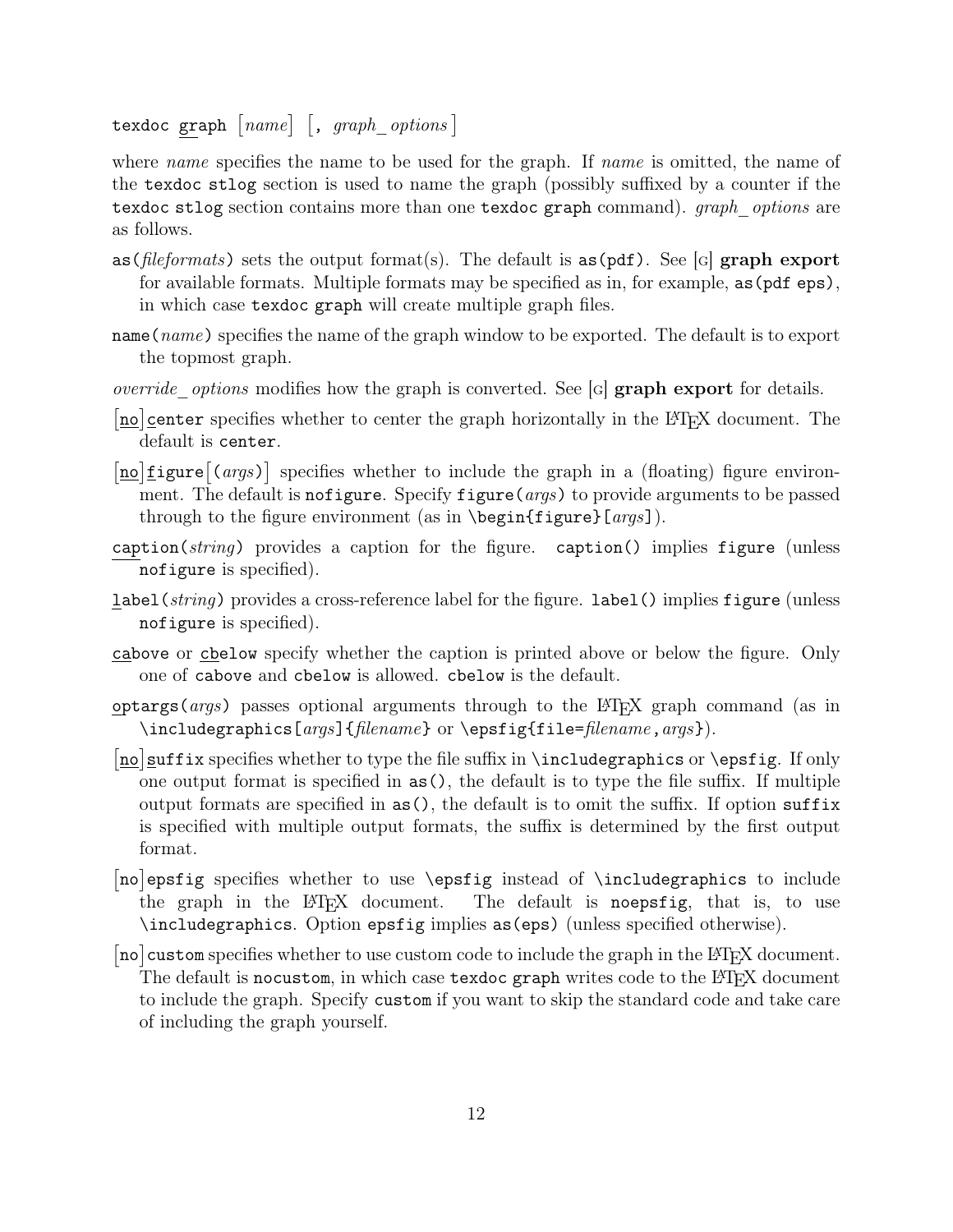#### <span id="page-13-0"></span>3.6 Closing the LAT<sub>E</sub>X document and exiting the do-file

The syntax to stop writing to the LAT<sub>EX</sub> document is

#### texdoc close

texdoc do closes the LAT<sub>E</sub>X document automatically at the end of the do-file, so that texdoc close is usually not needed.

To cause texdoc do exit a do-file, type

// texdoc exit

(without anything else on the same line). texdoc do will only read the do-file up to this line.

#### <span id="page-13-1"></span>3.7 Stripping texdoc commands from a do-file

To clear a do-file from all texdoc commands, use

texdoc strip *filename newname*  $\lceil$ , <u>r</u>eplace **append**  $\rceil$ 

where *filename* is the name of the do-file to be stripped and *newname* is the name of the file to be written to. Option replace allows replacing an existing file; option append appends the results to an existing file. texdoc strip removes all /\*tex tex\*/ or /\*\*\* \*\*\*/ blocks and all texdoc commands from the do-file.

#### <span id="page-13-2"></span>3.8 Stored results

texdoc init clears s() and texdoc close returns the following s() macros:

| $s$ (docname)  | name of LAT <sub>F</sub> X document  | s (basename) | base name of LAT <sub>F</sub> X document |
|----------------|--------------------------------------|--------------|------------------------------------------|
|                | (including absolute path)            |              | (excluding path)                         |
| s(path)        | absolute) path of LAT <sub>F</sub> X | s(logdir)    | subdirectory used for Stata log          |
|                | document                             |              | files                                    |
| s(prefix)      | prefix for automatic Stata log       | $s$ (stpath) | include-path to be used for              |
|                | names                                |              | Stata log in IAT <sub>F</sub> X document |
| s(grdir)       | subdirectory used for graphs         | s(gropts)    | default graph export options             |
|                | (if unequal s(logdir))               |              |                                          |
| s(logall)      | logall or empty                      | s(nodo)      | nodo or empty                            |
| s(nolog)       | nolog or empty                       |              | s (matastrip) matastrip or empty         |
| $s$ (cmdstrip) | cmdstrip or empty                    | s(lbstrip)   | 1bstrip or empty                         |
| $s$ (gtstrip)  | gtstrip or empty                     | s(noltrim)   | ltrim or empty                           |
| s(nooutput)    | nooutput or empty                    | $s$ (cmdlog) | cmdlog or empty                          |
| s(verbatim)    | verbatim or empty                    | s(hardcode)  | hardcode or empty                        |
| s(nokeep)      | nokeep or empty                      | s(custom)    | custom or empty                          |
| s(certify)     | certify or empty                     | s(linesize)  | specified line width or empty            |
| s(alert)       | contents of alert() option           | s(tag)       | contents of tag() option                 |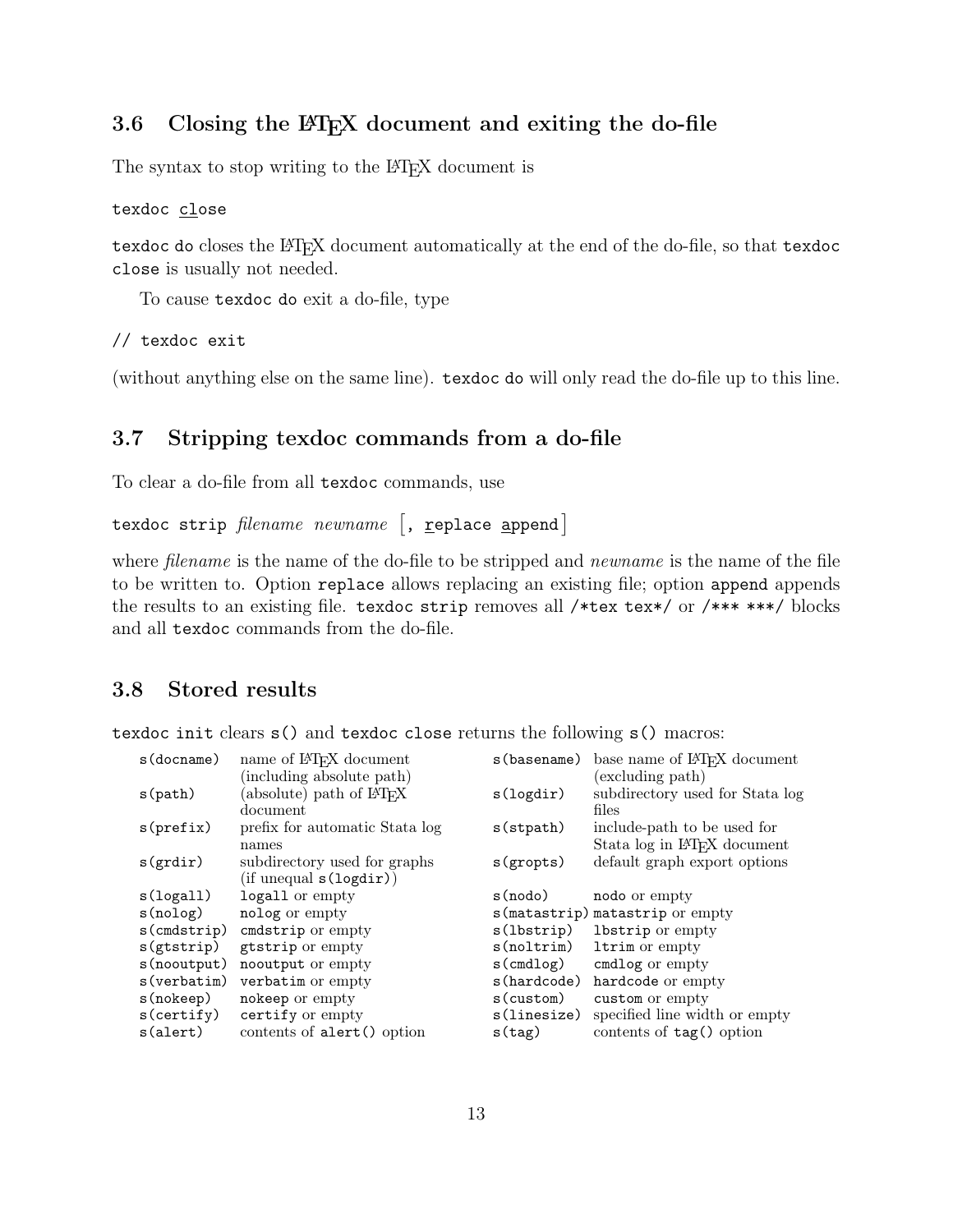texdoc stlog close returns the following s() macros:

| s(name)        | name of the State output log.               | s(name()     | $s$ (name) without $logdir()$ path            |
|----------------|---------------------------------------------|--------------|-----------------------------------------------|
|                | including logdir() path                     |              |                                               |
| $s$ (filename) | name of log file on disk                    |              | $s$ (filename0) $s$ (filename) without suffix |
|                | (including path and suffix)                 |              |                                               |
| $s$ (texname)  | name of log file with include-              |              | $s$ (texname) $s$ (texname) without suffix    |
|                | path for use in L <sup>AT</sup> FX document |              |                                               |
| $s$ (indent)   | size of indentation                         | s(nodo)      | nodo or empty                                 |
| s(nolog)       | nolog or empty                              |              | s (matastrip) matastrip or empty              |
| $s$ (cmdstrip) | cmdstrip or empty                           | s(1bstrip)   | 1bstrip or empty                              |
| $s$ (gtstrip)  | gtstrip or empty                            | s(noltrim)   | ltrim or empty                                |
| $s$ (nooutput) | nooutput or empty                           | $s$ (cmdlog) | cmdlog or empty                               |
| s(verbatim)    | verbatim or empty                           | s(hardcode)  | hardcode or empty                             |
| s(nokeep)      | nokeep or empty                             | s(custom)    | custom or empty                               |
| s(certify)     | certify or empty                            | s(linesize)  | line width used for the output log            |
| s(alert)       | contents of alert() option                  | s(tag)       | contents of tag() option                      |

# <span id="page-14-0"></span>4 Examples

#### <span id="page-14-1"></span>4.1 Basic usage

A typical do-file containing texdoc commands might look as follows:

```
— example.texdoc —
texdoc init example.tex, replace
/*tex
\documentclass{article}
\usepackage{stata}
\begin{document}
\section*{Exercise 1}
Open the 1978 Automobile Data and summarize the variables.
tex*/
texdoc stlog
sysuse auto
summarize
texdoc stlog close
/*tex
\section*{Exercise 2}
Run a regression of price on milage and weight.
tex*/
texdoc stlog
regress price mpg weight
texdoc stlog close
/*tex
\end{document}
```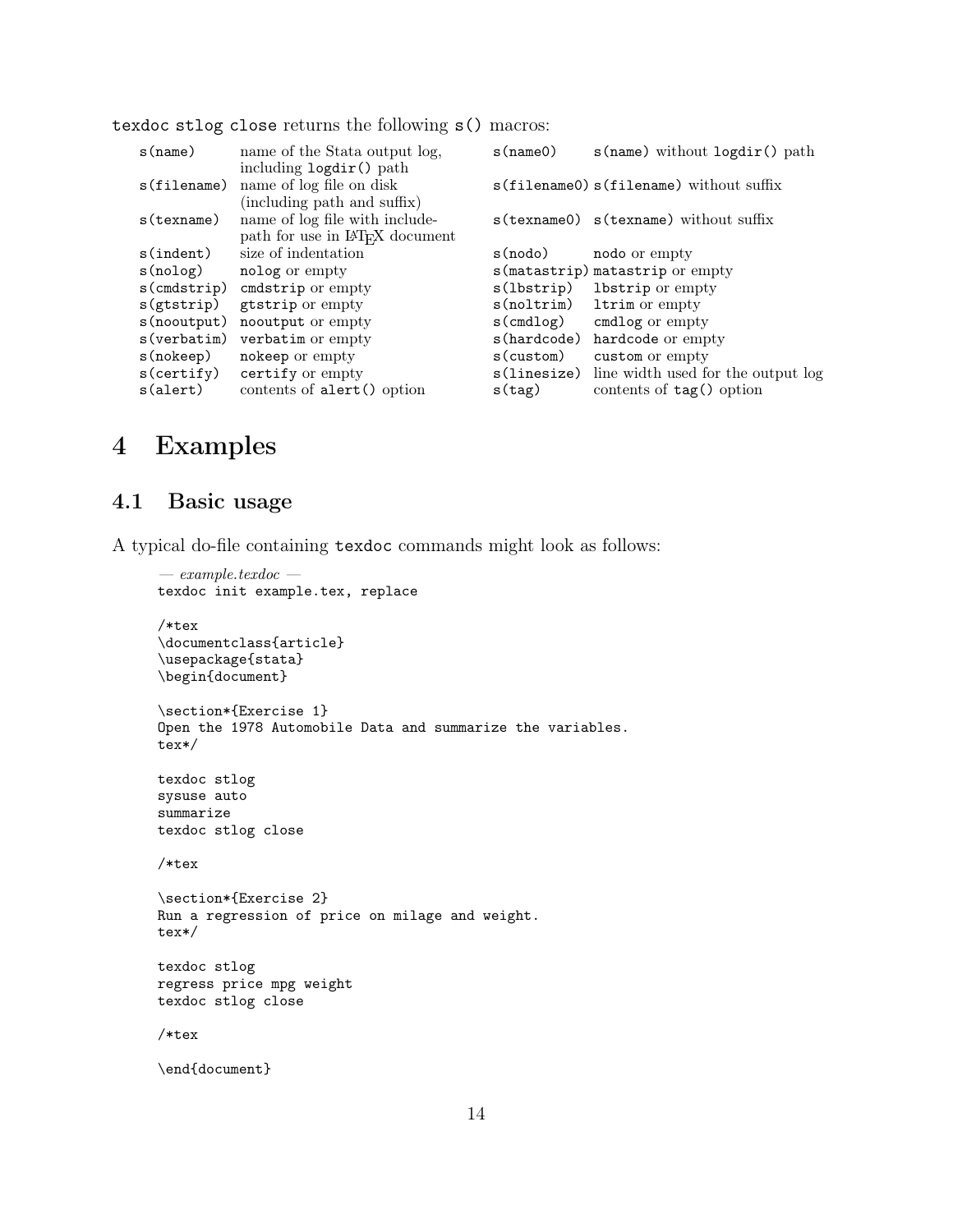tex\*/ *— end of file —*

To process the file, type

. texdoc do example.texdoc

This will create file "example.tex" and two log files, "example\_1.log.tex" and "example\_2.log.tex", in the same directory. The contents of "example.tex" will be:

```
— example.tex —
\documentclass{article}
\usepackage{stata}
\begin{document}
\section*{Exercise 1}
Open the 1978 Automobile Data and summarize the variables.
\begin{stlog}\input{example_1.log.tex}\end{stlog}
\section*{Exercise 2}
Run a regression of price on milage and weight.
\begin{stlog}\input{example_2.log.tex}\end{stlog}
\end{document}
— end of file —
```
You can then use your favorite LATEX compiler to generate the final document, which will look about as displayed in figure [1.](#page-16-0)

#### <span id="page-15-0"></span>4.2 The logall option

In the example above, the texdoc stlog command was used to select the Stata output to be included in the LAT<sub>EX</sub> document. If you want to include the output of all Stata commands in the do-file by default, you can specify the logall option with texdoc init (or with texdoc do). Furthermore, note that you can use /\*\*\* \*\*\*/ to mark text sections, which is easier to type than /\*tex tex\*/. That is, applying texdoc do to the following do-file will produce the exact same result as above:

```
— example.texdoc —
texdoc init example.tex, replace logall
/***
\documentclass{article}
\usepackage{stata}
\begin{document}
\section*{Exercise 1}
Open the 1978 Automobile Data and summarize the variables.
***/
sysuse auto
summarize
```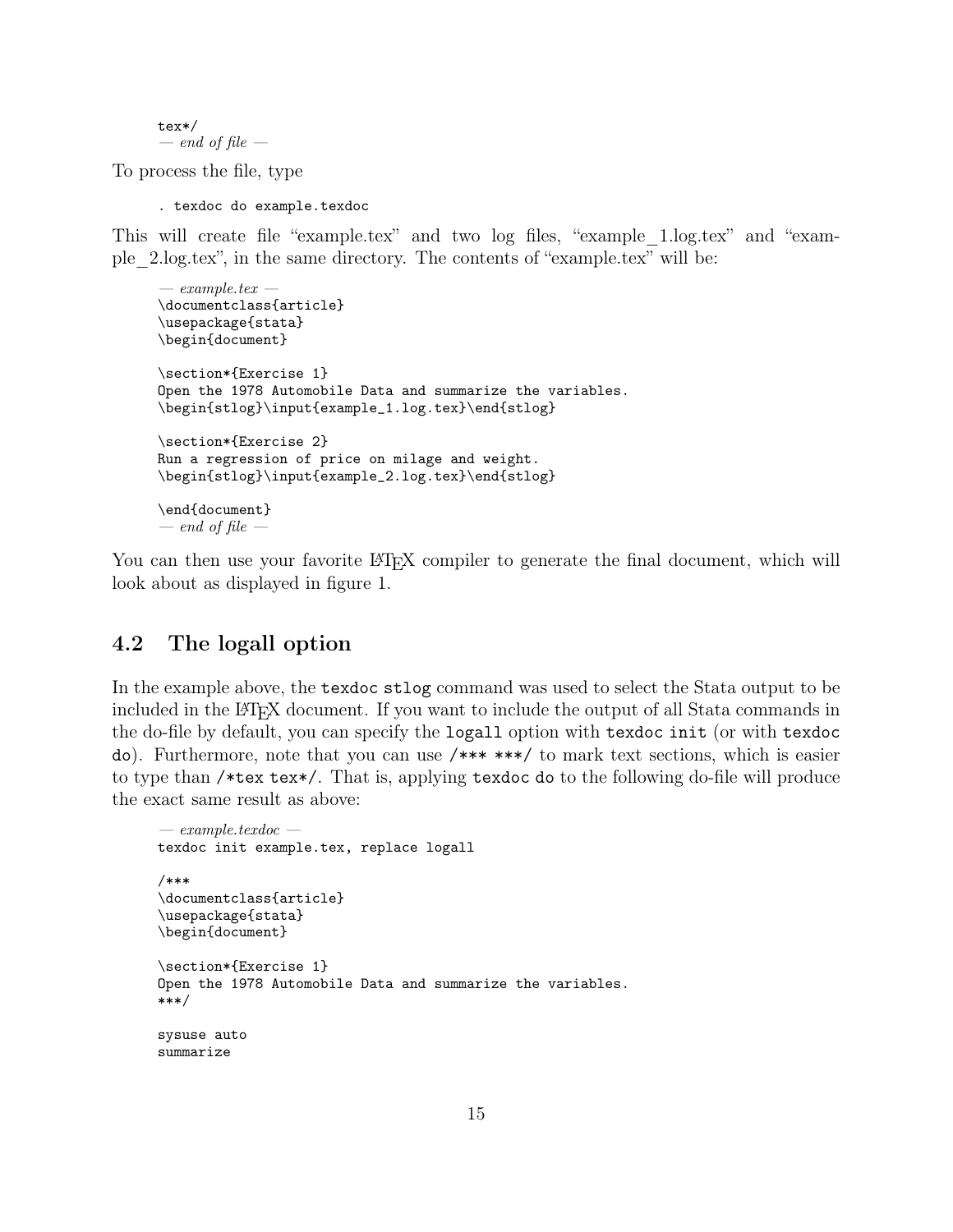# Exercise 1

Open the 1978 Automobile Data and summarize the variables.

| . sysuse auto<br>(1978 Automobile Data) |          |          |           |      |       |
|-----------------------------------------|----------|----------|-----------|------|-------|
| summarize                               |          |          |           |      |       |
| Variable                                | Obs      | Mean     | Std. Dev. | Min  | Max   |
| make                                    | $\Omega$ |          |           |      |       |
| price                                   | 74       | 6165.257 | 2949.496  | 3291 | 15906 |
| mpg                                     | 74       | 21.2973  | 5.785503  | 12   | 41    |
| rep78                                   | 69       | 3.405797 | .9899323  | 1    | 5     |
| headroom                                | 74       | 2.993243 | .8459948  | 1.5  | 5     |
| trunk                                   | 74       | 13.75676 | 4.277404  | 5    | 23    |
| weight                                  | 74       | 3019.459 | 777.1936  | 1760 | 4840  |
| length                                  | 74       | 187.9324 | 22.26634  | 142  | 233   |
| turn                                    | 74       | 39.64865 | 4.399354  | 31   | 51    |
| displacement                            | 74       | 197.2973 | 91.83722  | 79   | 425   |
| gear_ratio                              | 74       | 3.014865 | .4562871  | 2.19 | 3.89  |
| foreign                                 | 74       | .2972973 | .4601885  | 0    | 1     |

# Exercise 2

Run a regression of price on milage and weight.

| Source   | SS          | df        | ΜS         | Number of obs        | $=$ | 74                   |
|----------|-------------|-----------|------------|----------------------|-----|----------------------|
|          |             |           |            | F(2, 71)             | $=$ | 14.74                |
| Model    | 186321280   | 2         | 93160639.9 | $Prob$ > $F$         | $=$ | 0.0000               |
| Residual | 448744116   | 71        | 6320339.67 | R-squared            | $=$ | 0.2934               |
|          |             |           |            | Adj R-squared        | $=$ | 0.2735               |
| Total    | 635065396   | 73        | 8699525.97 | Root MSE             | =   | 2514                 |
| price    | Coef.       | Std. Err. | t          | P>  t                |     | [95% Conf. Interval] |
| mpg      | $-49.51222$ | 86.15604  | $-0.57$    | 0.567<br>$-221.3025$ |     | 122.278              |
| weight   | 1.746559    | .6413538  | 2.72       | 0.008<br>.467736     |     | 3.025382             |
| $\_cons$ | 1946.069    | 3597.05   | 0.54       | 0.590<br>$-5226.245$ |     | 9118.382             |

<span id="page-16-0"></span>Figure 1: Compiled  $\mathbb{B}\mathrm{T}\mathrm{E}\mathrm{X}$  document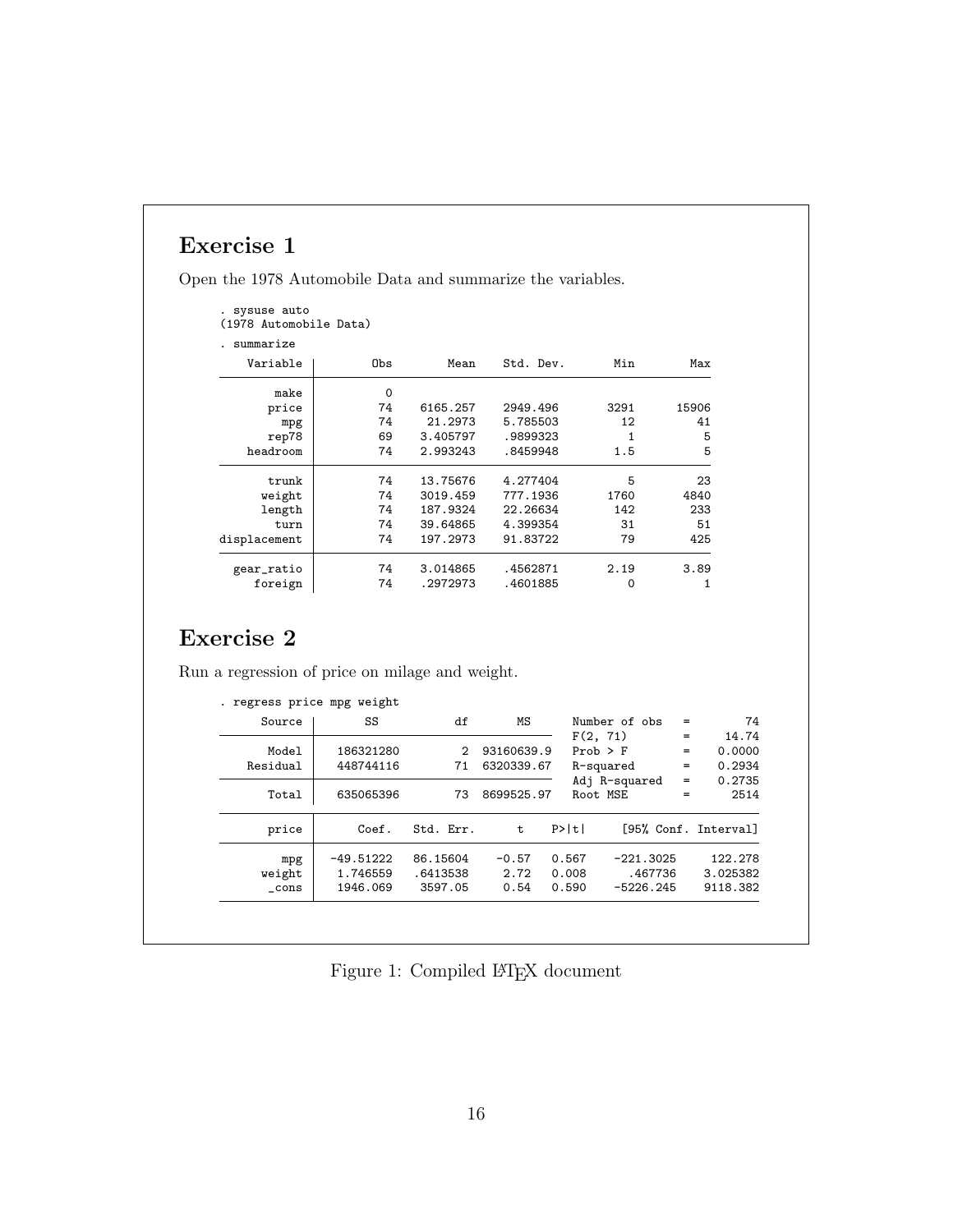```
/***
\section*{Exercise 2}
Run a regression of price on milage and weight.
***/
regress price mpg weight
/***
\end{document}
***/
— end of file —
```
If the logall option has been specified, you can still use the texdoc stlog command (for example, with option nolog to suppress parts of the output), but it is no longer needed.

#### <span id="page-17-0"></span>4.3 Automatic initialization

If a do-file does not contain a texdoc init command to initialize the LATEX document, texdoc do will automatically initialize the document using the name of the do-file. Alternatively, you can use the init() option with texdoc do to provide a name for the LAT<sub>EX</sub> document. For example, if your do-file looks as follows

```
— example.texdoc —
/***
\documentclass{article}
\usepackage{stata}
\begin{document}
\section*{Exercise 1}
Open the 1978 Automobile Data and summarize the variables.
***/
sysuse auto
summarize
/***
\section*{Exercise 2}
Run a regression of price on milage and weight.
***/
regress price mpg weight
/***
\end{document}
***/
— end of file —
```
you could type

. texdoc do example.texdoc, logall replace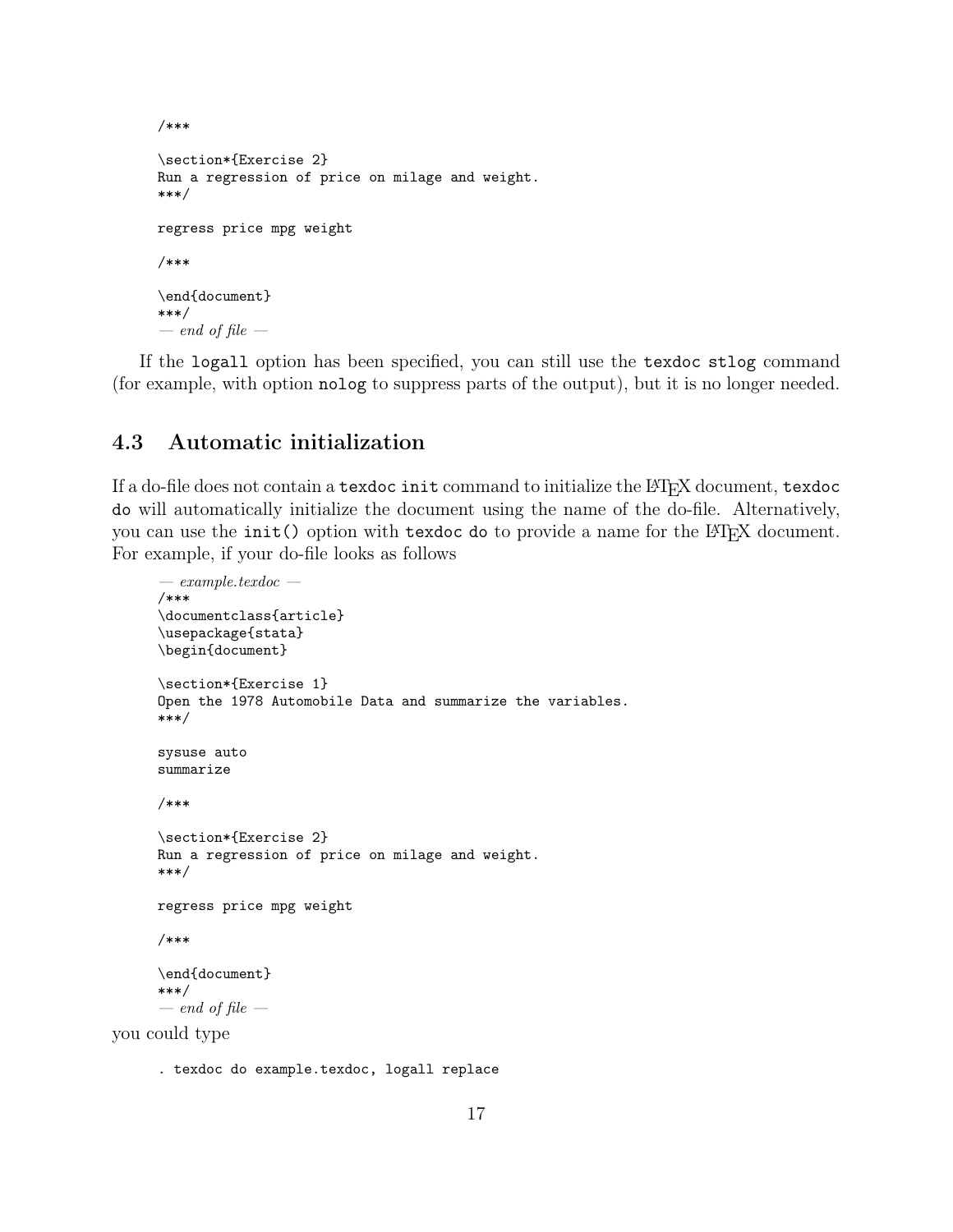to generate example.tex (which will, again, contain the same result as above). Alternatively, typing

```
. texdoc do example.texdoc, init(myexample) logall replace
```
will write the results to file myexample.tex.

#### <span id="page-18-0"></span>4.4 Changing settings on the fly

You can use the texdoc init command to change settings on the fly. For example, you could start off processing a do-file with logall on, but then at a later point in the do-file turn logall off:

```
texdoc init example.tex, replace logall
commands . . .
texdoc init, nologall
commands . . .
```
Use texdoc init in the same way to change the default behavior of texdoc stlog and texdoc graph between different sections of the do-file.

#### <span id="page-18-1"></span>4.5 Varieties of log files

The default for texdoc stlog is to include a log of the commands and their output in the LATEX document. For example, if you type

texdoc stlog display  $"2 + 2 = " 2 + 2$ display "sqrt $(2) =$ " sqrt $(2)$ texdoc stlog close

the result in the  $\cancel{B}$ F<sub>F</sub>X document will be:

```
. display "2 + 2 = " 2 + 22 + 2 = 4. display "sqrt(2) = " sqrt(2)sqrt(2) = 1.4142136
```
To only include a copy of the commands without output, type

```
texdoc stlog, cmdlog
display "2 + 2 = " 2 + 2display "sqrt(2) =" sqrt(2)texdoc stlog close
```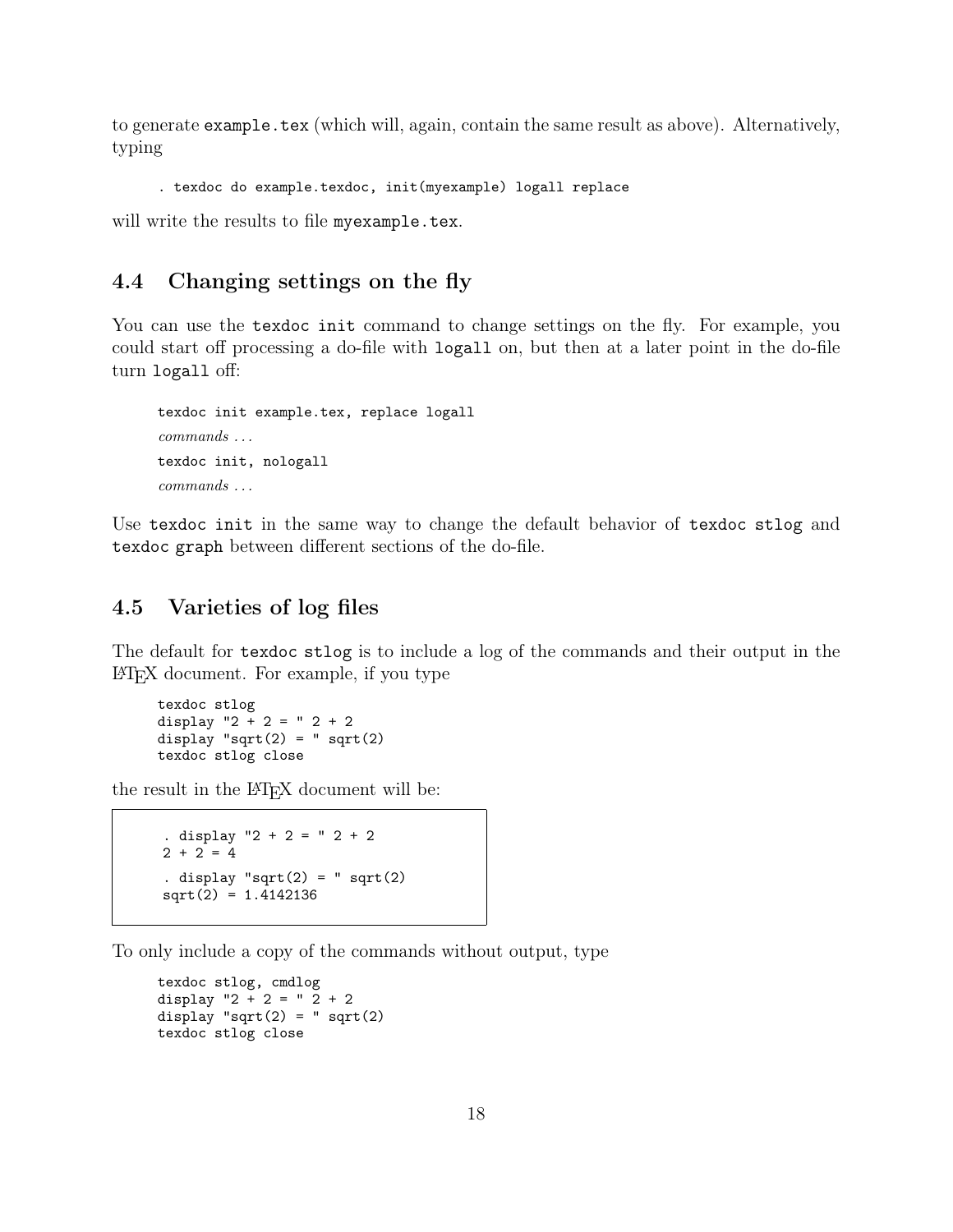which yields:<sup>[2](#page-19-1)</sup>

```
display "2 + 2 = " 2 + 2display "sqrt(2) =" sqrt(2)
```
Conversely, if you only want the output, but not the commands, type

```
texdoc stlog, cmdstrip
display "2 + 2 = "2 + 2display "sqrt(2) = " sqrt(2)texdoc stlog close
```
which yields:

 $2 + 2 = 4$ sqrt(2) = 1.4142136

Some further options for formatting the log files are matastrip (to remove the opening mata command and the closing end command), lbstrip (to remove /// line break comments), and gtstrip (to remove > continuation symbols in broken command lines).

#### <span id="page-19-0"></span>4.6 The hardcode and custom options

By default texdoc stlog writes the log into an external file and then uses an \input{} statement in LAT<sub>EX</sub> to include the file. To embed the log directly into the LAT<sub>EX</sub> document, specify the hardcode option. That is, typing

texdoc stlog display  $"2 + 2 = "2 + 2$ display " $sqrt(2) =$  " sqrt $(2)$ texdoc stlog close

includes a code snippet such as

\begin{stlog}\input{example5\_1.log.tex}\end{stlog}

in the L<sup>AT</sup>FX file, whereas

texdoc stlog, hardcode display  $"2 + 2 = "2 + 2$ display " $sqrt(2) =$  " sqrt $(2)$ texdoc stlog close

includes

\begin{stlog} . display  $"2 + 2 = " 2 + 2$ 

<span id="page-19-1"></span><sup>2</sup>Note that the commands will still be executed even though no output is recorded. To suppress execution of the commands, add the nodo option (see section [4.7](#page-20-0) below).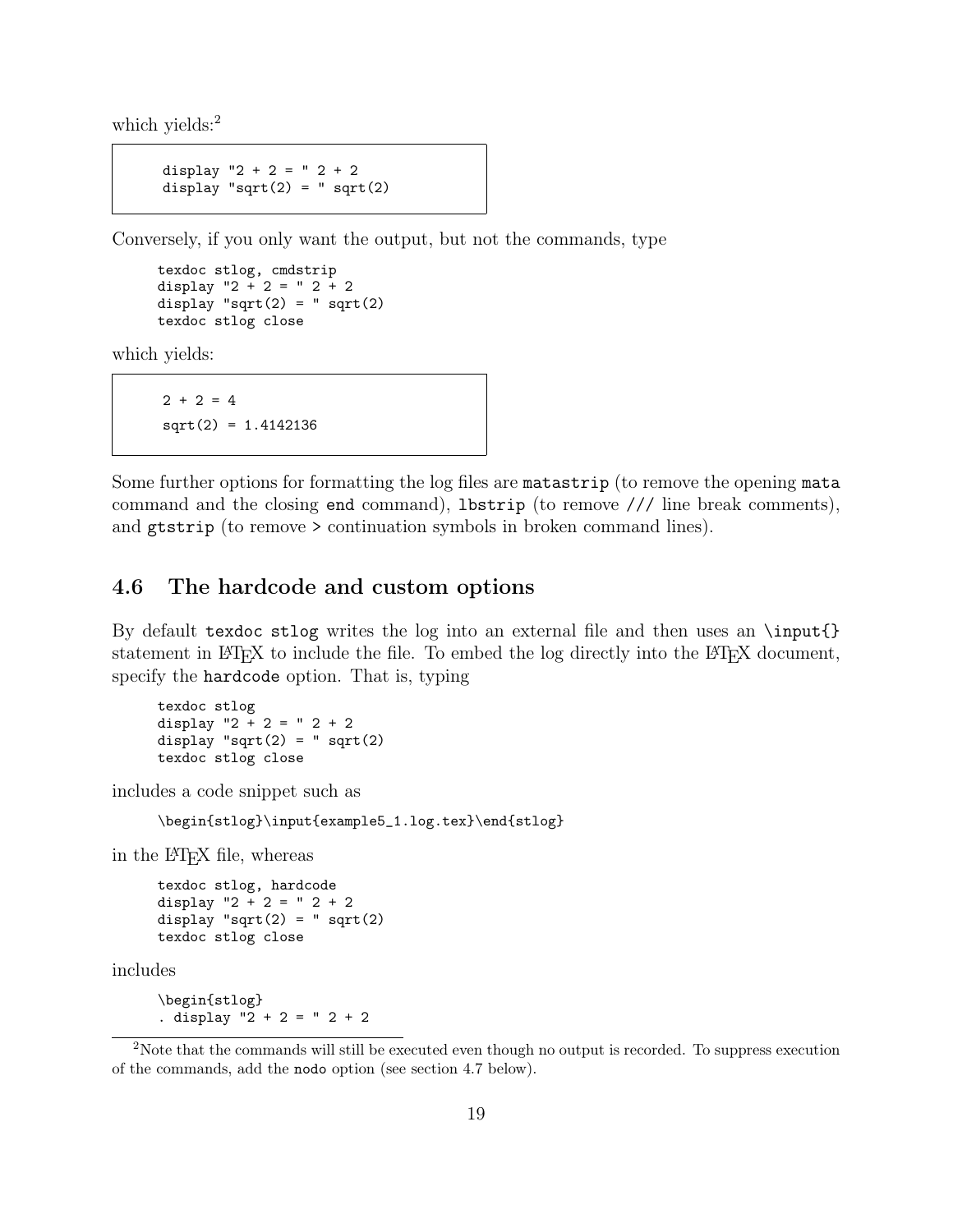```
2 + 2 = 4{\smallskip}
. display "sqrt(2) = " sqrt(2)sqrt(2) = 1.4142136{\smallskip}
\end{stlog}
```
Furthermore, if you are not satisfied with the standard code that texdoc stlog writes to the LATEX document, you can specify the custom option and create your own variant. For example, \begin{stlog} has an auto option to pick up the font size settings (instead of using the default 8-point font). To use this feature you could apply the custom option and type

```
texdoc stlog, custom
display "2 + 2 = "2 + 2display "sqrt(2) = " sqrt(2)texdoc stlog close
texdoc write {\mathsf 14}{16}\searrowtexdoc write \begin{stlog}[auto]\input{`s(texname)'}\end{stlog}
texdoc write }
```
which would look about as follows in the compiled LAT<sub>EX</sub> document:

. display "2 + 2 = " 2 + 2  $2 + 2 = 4$ . display " $sqrt(2) =$  " sqrt $(2)$  $sqrt(2) = 1.4142136$ 

texdoc stlog close leaves behind some information in s() that can be used to build your custom code. If, as above, you want to add an include-link for the log file in LATEX, use the filename stored in s(texname); to access the log file in the file system, use the filename stored in s(filename). For example, to copy the log file into the LAT<sub>EX</sub> document instead of placing an \input{} statement in the example above, you could type

```
texdoc write {\fontsize{14}{16}\selectfont
texdoc write \begin{stlog}[auto]
texdoc append `s(filename)'
texdoc write \end{stlog}
texdoc write }
```
#### <span id="page-20-0"></span>4.7 The nodo option

An indispensable option for lager projects is the nodo option. The option allows you to recompile your document without re-running the Stata commands. texdoc keeps the log files from previous runs so that re-running the Stata commands would be a waste of time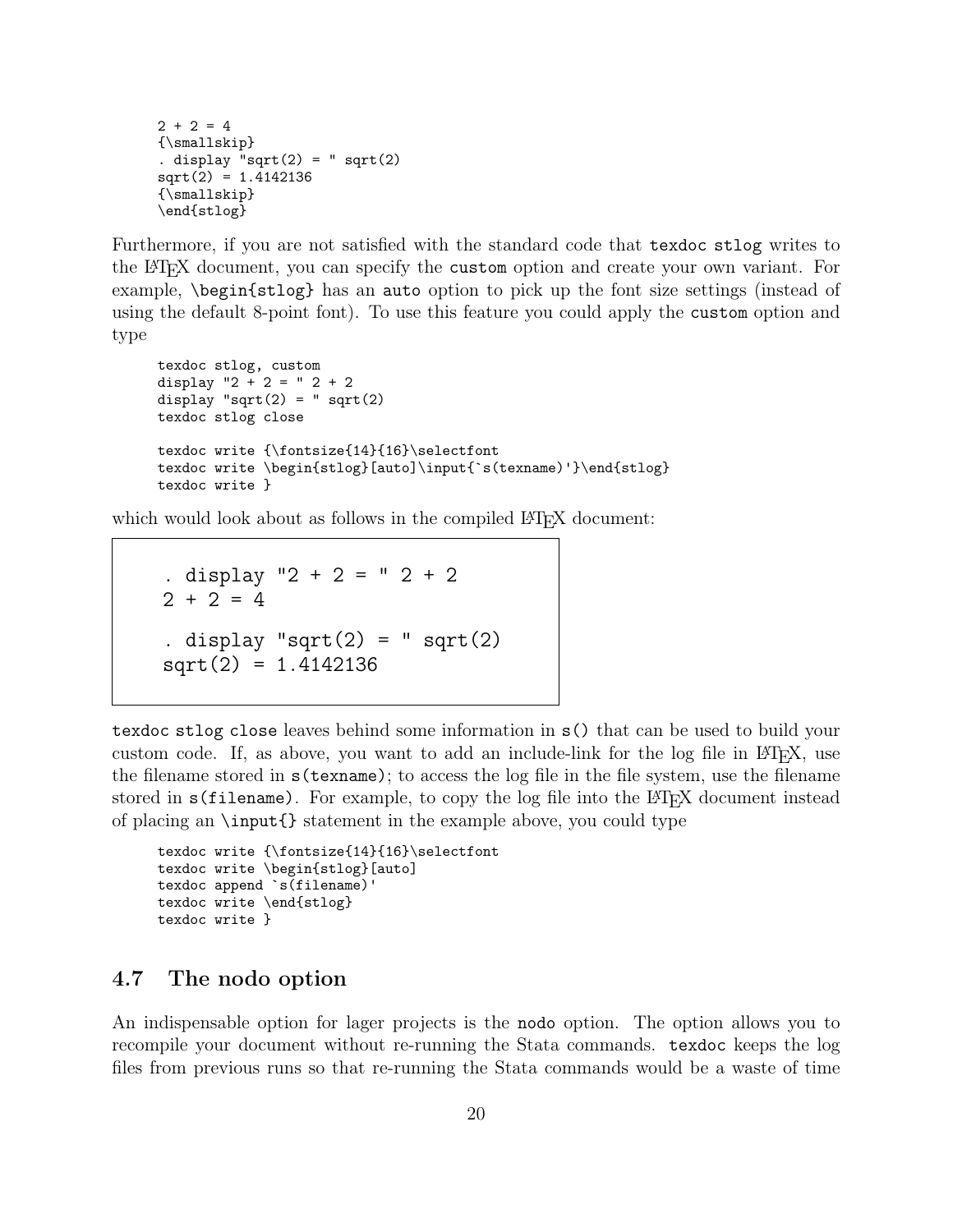if the Stata commands did not change. Therefore, once the commands in a Stata output section are all set, type

texdoc stlog, nodo *commands . . .* texdoc stlog close

To apply nodo to all Stata output sections in the document, specify nodo with texdoc init or texdoc do. To turn the commands back on in a specific section, type

texdoc stlog, do *commands . . .* texdoc stlog close

In fact, using a global nodo option and turning the individual sections on and off by the do option may be the preferred way of working with texdoc. This allows one to rerun all Stata commands at a later point in time (by removing the global nodo option) without having to modify the single texdoc stlog commands.

Be aware that texdoc uses consecutive numbers to name the log files of the output sections. Thus, the name for a specific section will change if other (unnamed) sections are added or deleted in preceding parts of the document. In this case you may have to rerun all output sections.[3](#page-21-1) Hence, if a specific Stata output section contains time consuming commands it is always a good idea to assign a fixed name to the output section. For example,

```
texdoc stlog bigjob1
commands . . .
texdoc stlog close
```
would assign name "bigjob1" to the output section.

#### <span id="page-21-0"></span>4.8 Including graphs

Graphs can be included in the LAT<sub>E</sub>X document using the texdoc graph command. The basic procedure is to create a graph within a texdoc stlog section and then apply texdoc graph to export the graph (using the name provided by texdoc stlog) and include appropriate code in the LAT<sub>EX</sub> document to integrate the graph. For example, typing

```
texdoc stlog, nolog
scatter price mpg
texdoc stlog close
texdoc graph
```
would export a PDF graph and include the graph in the LAT<sub>EX</sub> document using a code snippet such as

<span id="page-21-1"></span> $3$ An exception are cmdlog output sections (see section [4.5](#page-18-1) above), as the log files of these sections will always be updated irrespective of whether nodo is specified or not.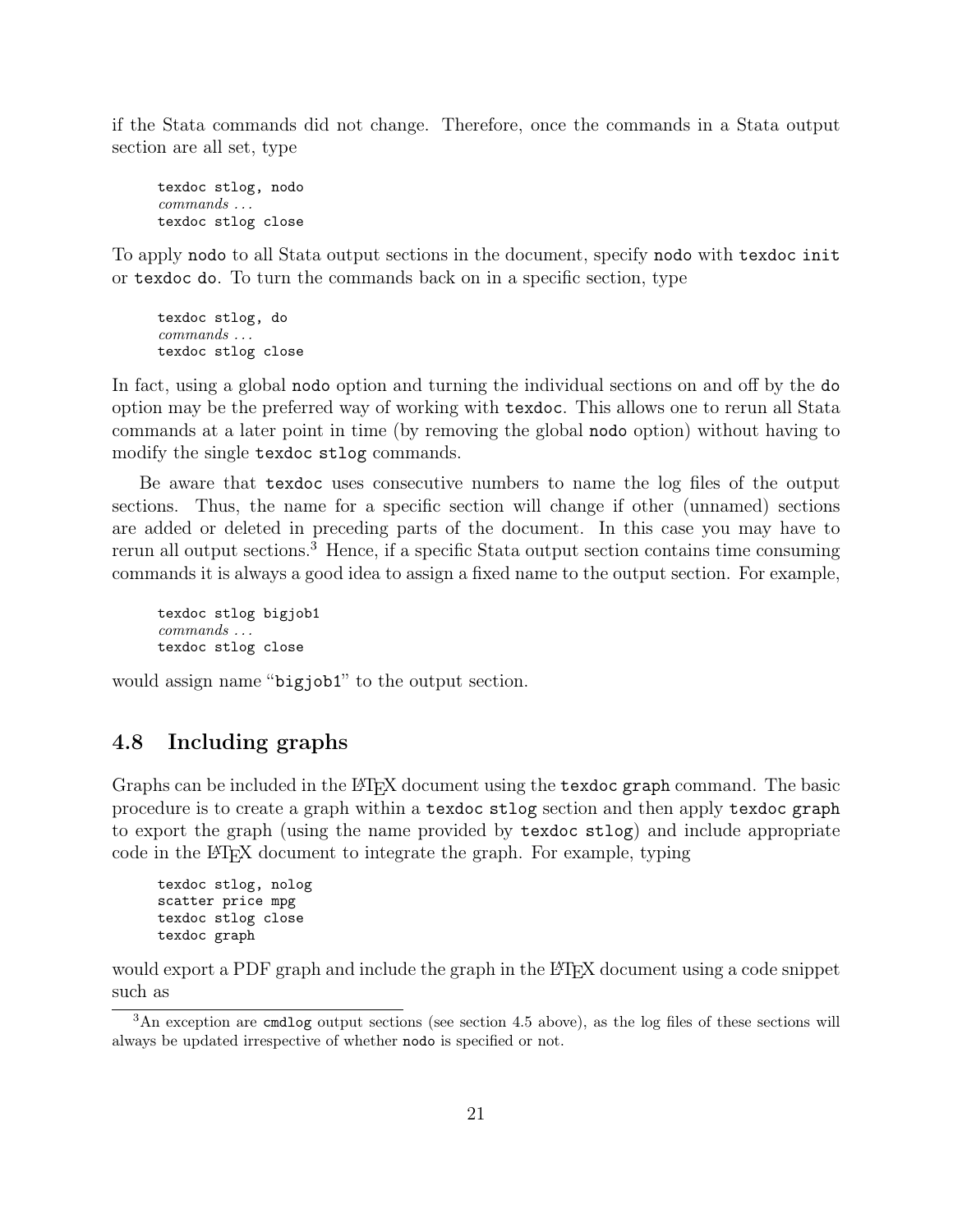```
\begin{center}
    \includegraphics{example9_1.pdf}
\end{center}
```
The nolog option has been added in the example to suppress the Stata output in the LATEX document and only display the graph. The default of texdoc graph is to place the graph in a center environment. To create a floating figure, use the figure option. For example,

```
texdoc stlog, nolog
scatter price mpg
texdoc stlog close
texdoc graph, figure(h!) optargs(scale=0.9) caption(A scatter plot) label(f1)
```
would include the graph as follows:

```
\begin{figure}[h!]
    \centering
    \includegraphics[scale=0.9]{example10_1.pdf}
    \caption{A scatter plot}
    \label{f1}
\end{figure}
```
Option caption() has been added to provide a title for the figure, option label() has been added to set a cross-referencing label. Furthermore, note how figure() and optargs() have been used to pass through optional arguments to the figure environment and the \includegraphics command. As illustrated above, texdoc graph places the graph either in a center environment or in a figure environment. To use a different environment, specify nocenter and manually provide the appropriate LAT<sub>EX</sub> commands using texdoc write. For example, to display a right-aligned graph, type

```
texdoc stlog, nolog
scatter price mpg
texdoc stlog close
texdoc write \begin{flushright}
texdoc graph, nocenter
texdoc write \end{flushright}
```
which results in:

```
\begin{flushright}
\includegraphics{example11_1.pdf}
\end{flushright}
```
#### <span id="page-22-0"></span>4.9 Including tables

In many cases the literal Stata output may not be of interest. For example, if running a series of regression models, you may want to display an overall table of the results, but not the individual Stata outputs. Using a command such as esttab [\(Jann, 2007\)](#page-26-1), you could proceed as follows:

```
texdoc stlog, nolog
    sysuse auto
```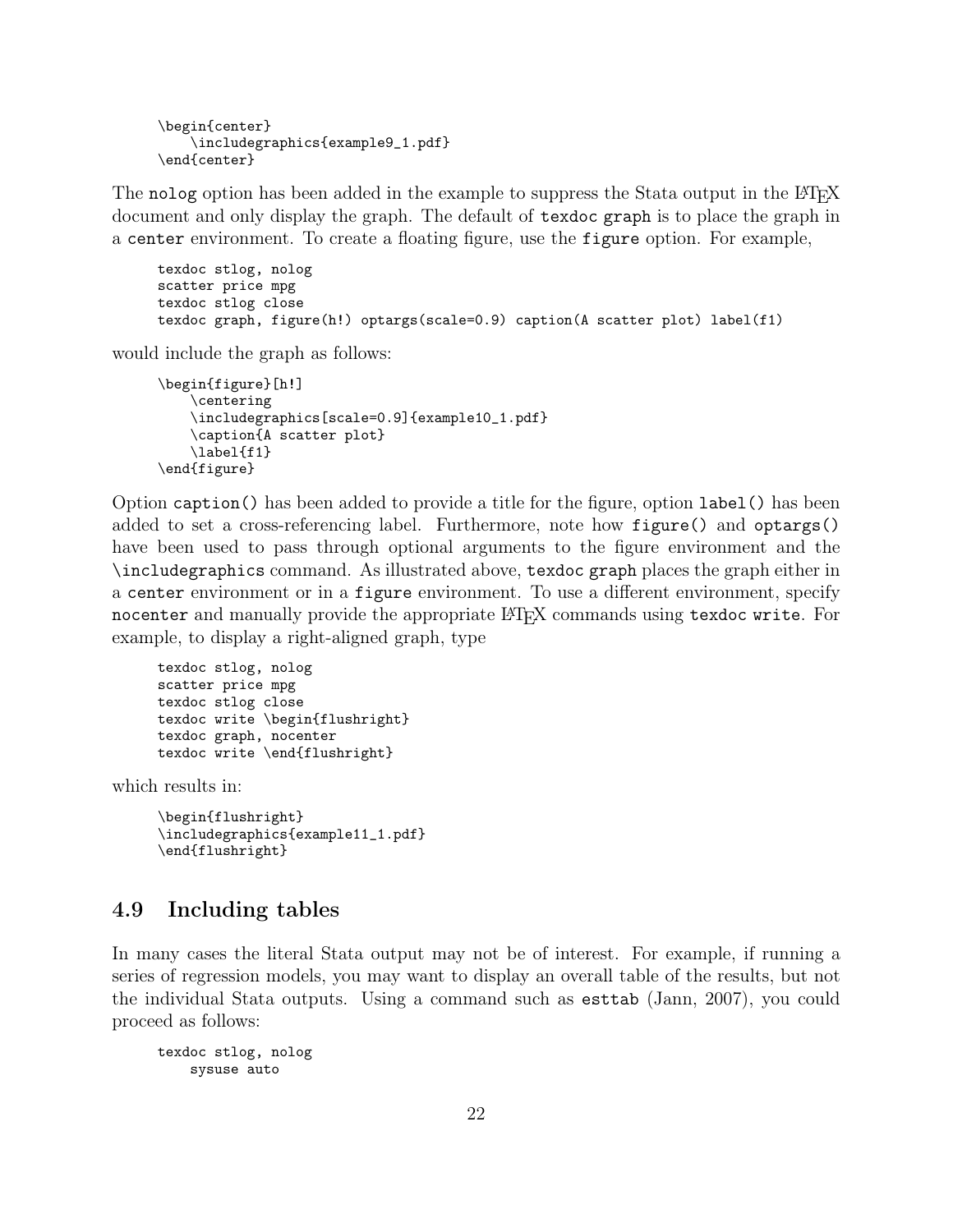|               | (1)                   | (2)                  | (3)                    |
|---------------|-----------------------|----------------------|------------------------|
| Weight (lbs.) | $2.044***$<br>(0.377) | $1.747**$<br>(0.641) | $3.465***$<br>(0.631)  |
| Mileage (mpg) |                       | $-49.51$<br>(86.16)  | 21.85<br>(74.22)       |
| Car type      |                       |                      | $3673.1***$<br>(684.0) |
| Constant      | $-6.707$<br>(1174.4)  | 1946.1<br>(3597.0)   | $-5853.7$<br>(3377.0)  |
| Observations  | 74                    | 74                   | 74                     |

<span id="page-23-1"></span>Figure 2: Compiled LAT<sub>F</sub>X table

```
regress price weight
    estimates store m1
   regress price weight mpg
    estimates store m2
   regress price weight mpg foreign
    estimates store m3
    esttab m1 m2 m3 using table1.tex, replace se label ///
        nomtitles booktabs align(D{.}{.}{-1}) ///
        title(Some regression table\label{table1})
texdoc stlog close
texdoc write \input{table1.tex}
```
This would include a table such as the one shown in figure [2](#page-23-1) in your document. The regression commands have been put into a texdoc stlog section in the example above, but nolog was specified to turn the log off. Including the commands in a texdoc stlog section makes sense to be able to apply the nodo option once the commands are complete.

#### <span id="page-23-0"></span>4.10 Dynamic text

1 output section. The command can be used just like Stata's regular local command, but it If you want to add results from a Stata output section to the text body, an approach is to store the results as local macros and then insert the contents of these locals at appropriate places in the text body using texdoc write. A problem, however, is that these locals will no longer be available in later runs once the nodo option is applied. A solution to this problem is provided by the texdoc local command, which can be applied within or after a Stata maintains a backup of the locals on disk and restores them if needed. Furthermore, the local macros defined by texdoc local will be expanded in subsequent /\*tex tex\*/ and /\*\*\*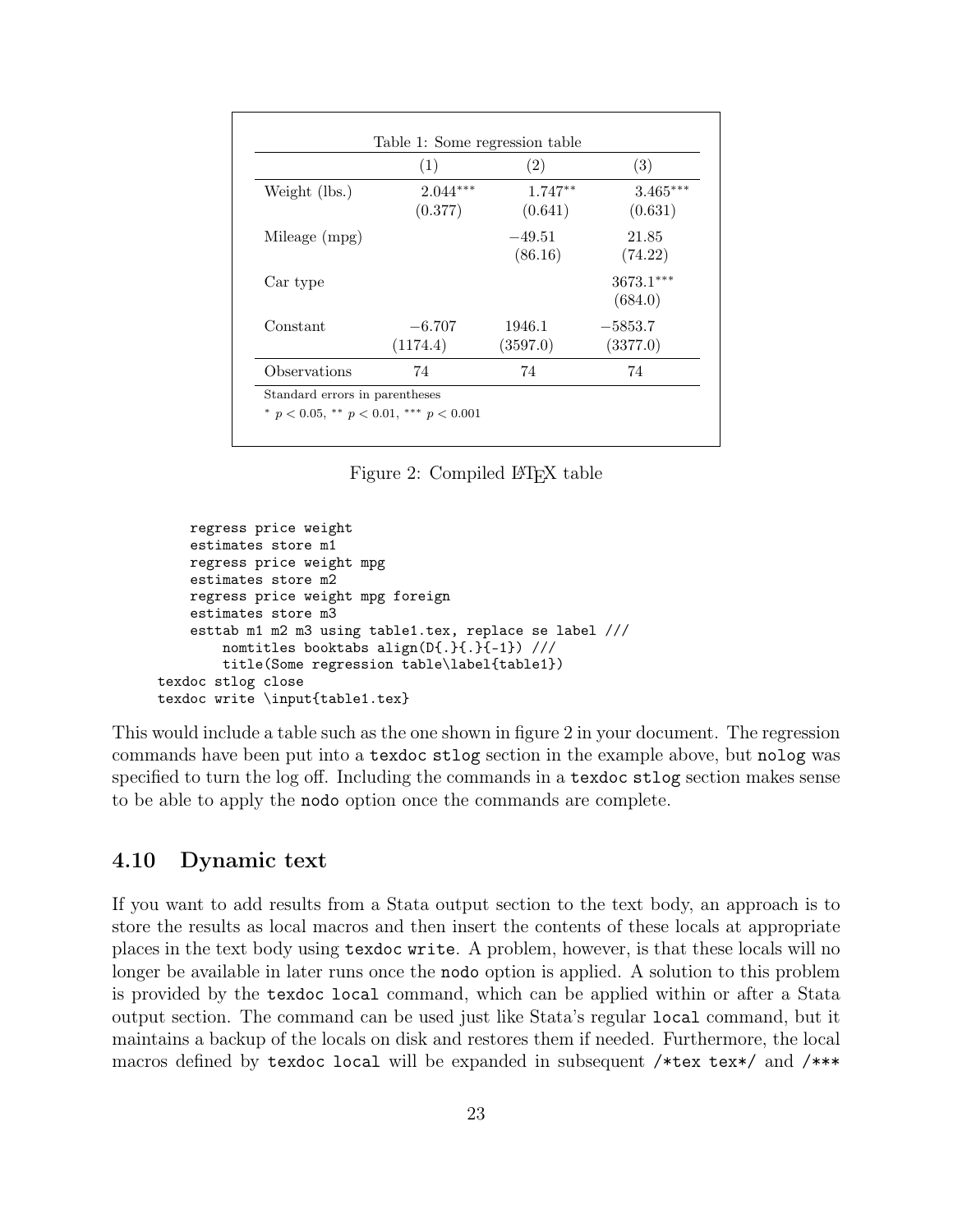| . regress price weight<br>Source | SS          | df           | ΜS         |              | Number of obs |     | 74                   |
|----------------------------------|-------------|--------------|------------|--------------|---------------|-----|----------------------|
|                                  |             |              |            | F(1, 72)     |               | $=$ | 29.42                |
| Model                            | 184233937   | $\mathbf{1}$ | 184233937  | $Prob$ > $F$ |               | $=$ | 0.0000               |
| Residual                         | 450831459   | 72           | 6261548.04 |              | R-squared     | $=$ | 0.2901               |
|                                  |             |              |            |              | Adj R-squared | $=$ | 0.2802               |
| Total                            | 635065396   | 73           | 8699525.97 | Root MSE     |               | $=$ | 2502.3               |
| price                            | Coef.       | Std. Err.    | t          | P> t         |               |     | [95% Conf. Interval] |
| weight                           | 2.044063    | .3768341     | 5.42       | 0.000        | 1.292857      |     | 2.795268             |
| $\_cons$                         | $-6.707353$ | 1174.43      | $-0.01$    | 0.995        | $-2347.89$    |     | 2334.475             |

<span id="page-24-0"></span>Figure 3: Example with dynamic text

\*\*\*/ blocks (up until the next texdoc stlog command, which causes the macro library to be reset). An example is as follows (see figure [3](#page-24-0) for the compiled result):

```
texdoc stlog
    sysuse auto, clear
    regress price weight
texdoc stlog close
texdoc local b = structreal(\_b[weight], "%9.3f")texdoc local se = strofreal(_se[weight], "%9.3f")
/***
As can be seen in the output above, the estimate for the effect of weight on
price is equal to `b' (with a standard error of `se').
***/
```
Alternatively, you may use texdoc write to write the locals to the output document. That is, you could also type:

texdoc write As can be seen in the output above, the estimate for the texdoc write effect of weight on price is equal to `b´ (with a standard texdoc write error of `se´).

There is a slight difference between the two approaches: expansion in /\*tex tex\*/ and /\*\*\* \*\*\*/ blocks is based on the locals as stored on disk; texdoc write uses the current values of the locals.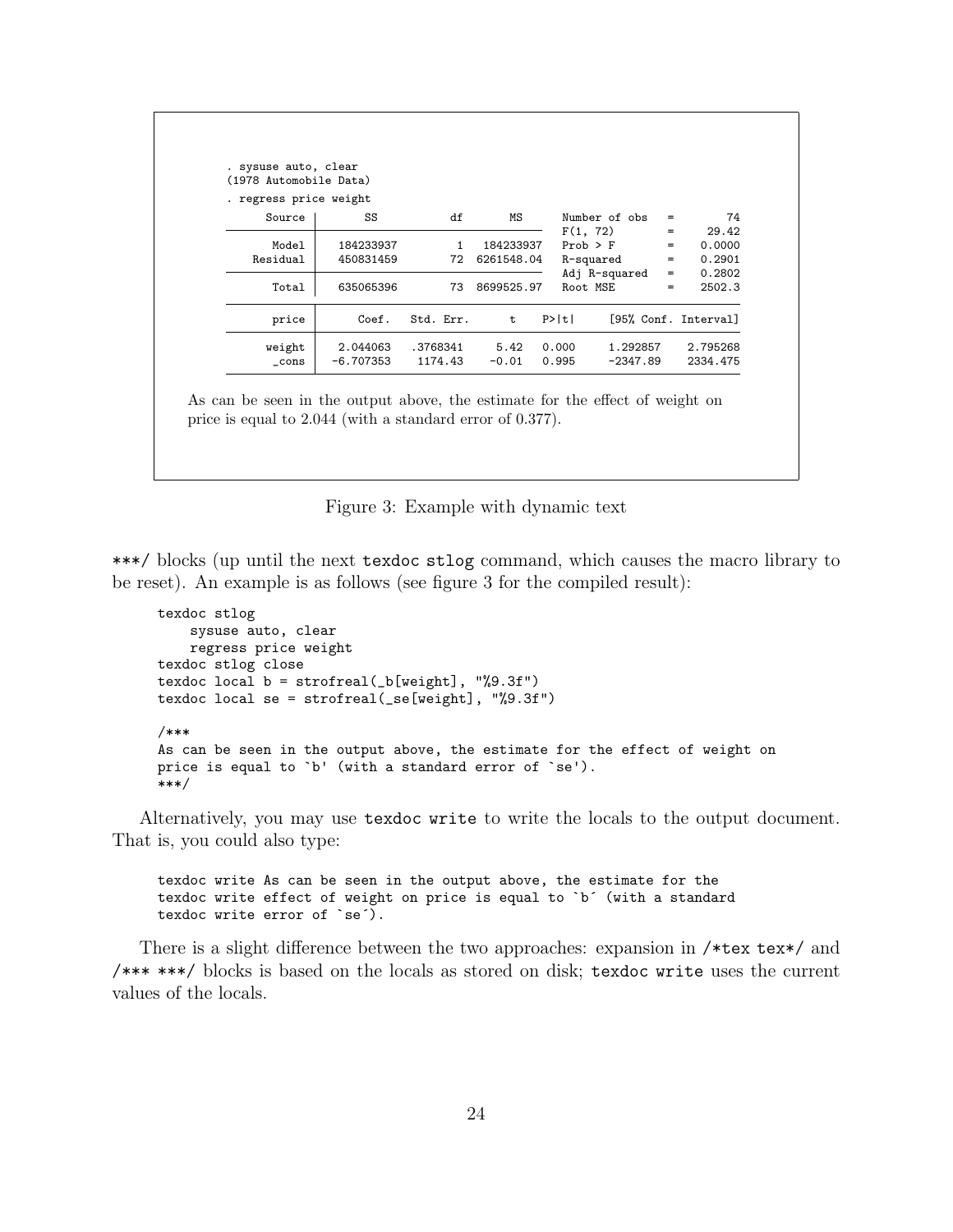## <span id="page-25-0"></span>5 Workflow and limitations

Do-files containing texdoc commands may be hard to read because Stata commands and LATEX code are combined in a single file. To improve clarity, use a text editor that allows you to switch between different settings (syntax highlighting, spell checking, keyboard shortcuts, etc.) depending on whether you work on the Stata commands or the LATEX code. Some editors can also be set up in a way such that they automatically apply different settings to different parts of the document (for example, LAT<sub>EX</sub> settings to /\*tex tex\*/ blocks and Stata settings to the rest of the document). Furthermore, define keyboard shortcuts to improve the workflow. For example, define a keyboard shortcut that causes Stata to process the do-file by texdoc do in the background if the curser is within a /\*tex tex\*/ block. If a section of Stata commands is selected, the same keyboard shortcut could submit the highlighted commands to a foreground instance of Stata (without using texdoc do). It may also be helpful to define a keyboard shortcut that processes the do-file with the nodo option turned on, so that the LATEX document can be quickly updated without re-running the Stata commands. Also note that you can run the do-file without applying texdoc do, that is, by submitting the commands to Stata's command window or by applying the regular do or run command (see  $\lceil R \rceil$  do). The texdoc commands (except texdoc do) and /\*tex tex\*/ blocks will be ignored in this case. This is useful if you only want to run the Stata commands without updating the LAT<sub>EX</sub> document.

For larger projects it is usually helpful to break up the project into several do-files and maintain a master LAT<sub>EX</sub> file that combines the outputs from the separate files. This allows you to process different parts of the project separately. For example, when working on a book, use a separate do-file for each chapter and maintain a master do-file such as

```
clear all
texdoc do chapter1.texdoc
texdoc do chapter2.texdoc
texdoc do chapter3.texdoc
...
exit
```
as well as a master LAT<sub>EX</sub> document such as:

```
\documentclass{book}
\usepackage{stata}
\begin{document}
\input{chapter1.tex}
\input{chapter2.tex}
\input{chapter3.tex}
...
```
\end{document}